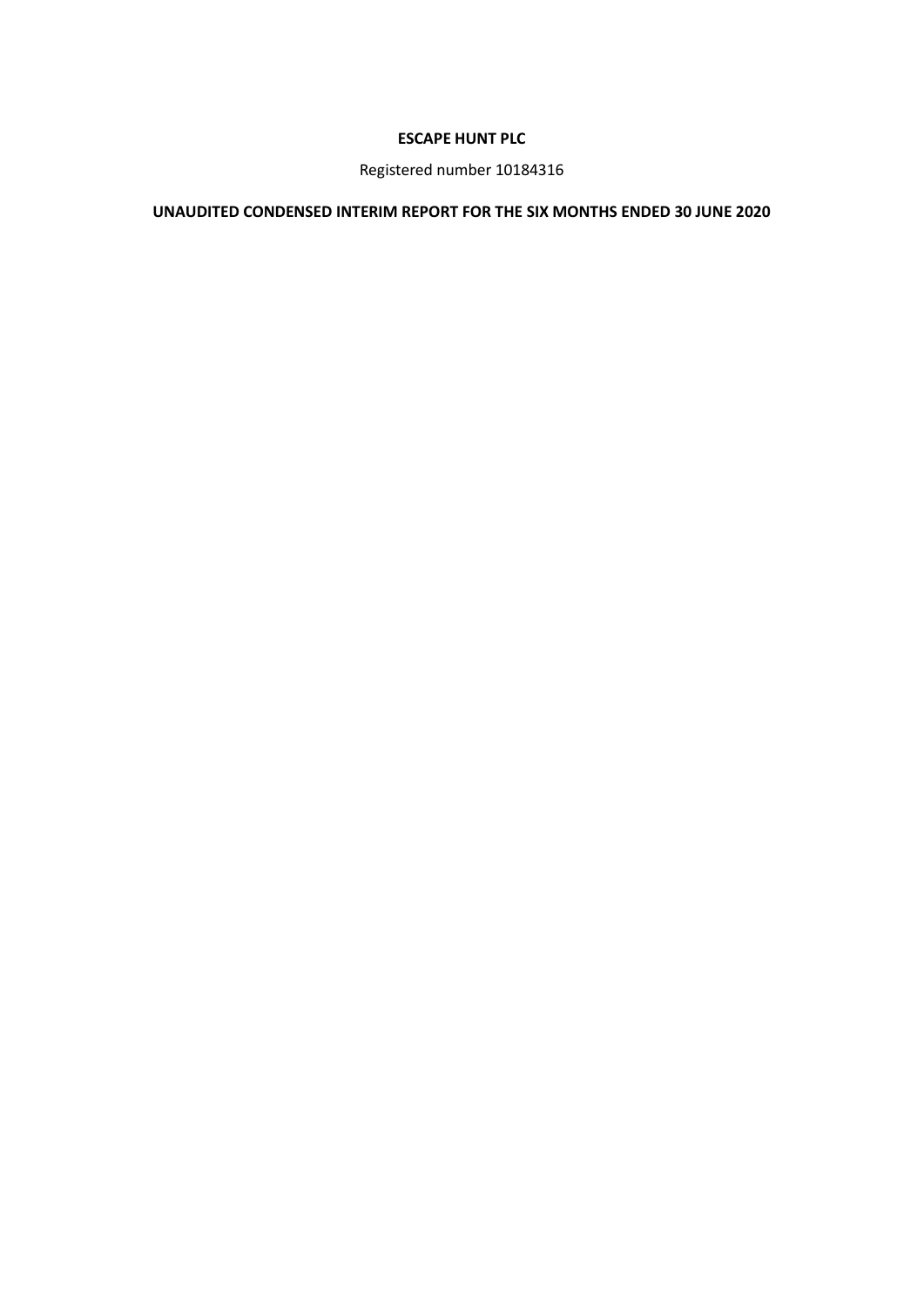# **Contents**

| STATEMENT OF DIRECTORS' RESPONSIBILITIES IN RESPECT OF THE CONDENSED INTERIM |  |
|------------------------------------------------------------------------------|--|
|                                                                              |  |
|                                                                              |  |
|                                                                              |  |
|                                                                              |  |
|                                                                              |  |
|                                                                              |  |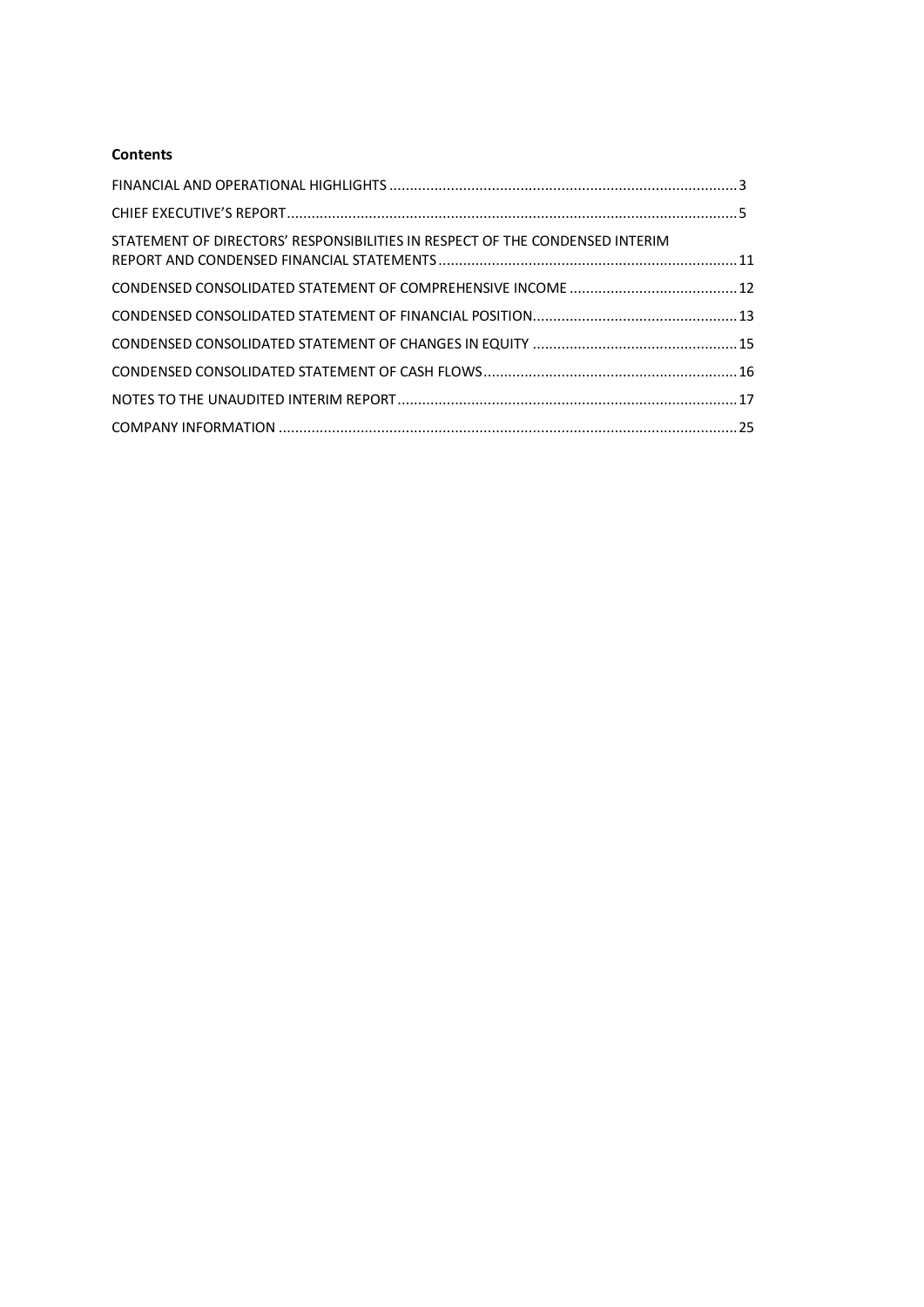# **Escape Hunt plc ("Escape Hunt", the "Company" or the "Group")**

#### **Unaudited Half Yearly Results for the Six Months ended 30 June 2020**

Escape Hunt plc (AIM: ESC), a global leader in the growing escape rooms sector, is pleased to announce its interim results for the six months ended 30 June 2020.

|                                       | Half year ended 30<br>June 2020 (£'000) | Half year ended 30<br>June 2019 (£'000) |
|---------------------------------------|-----------------------------------------|-----------------------------------------|
| Revenue                               | 1,306                                   | 2,208                                   |
| <b>Gross Profit</b>                   | 900                                     | 1,613                                   |
| <b>Adjusted EBITDA loss, pre-IFRS</b> | (816)                                   | $(1,059)^1$                             |
| 16                                    |                                         |                                         |
| Loss per share                        | (11.48p)                                | (14.57p)                                |

#### <span id="page-2-0"></span> **HIGHLIGHTS**

- UK sites were closed from 21<sup>st</sup> March 2020 for the remainder of the period
- In the 12 week period prior to the lockdown, revenue from owner-operated sites was up 44% compared to the same period in 2019
- Adjusted EBITDA loss in the half year reduced to £816k (2019: £1,059k)
- UK sites in aggregate achieving target returns prior to COVID-19
- Launch of downloadable play at home and remote play games during lockdown generated £53k of revenue in period
- Cash outflow constrained through careful management and use of various Government support schemes
- Basic loss per share ('EPS') of 11.48p (H1 2019 loss per share: 14.57p)

## **POST PERIOD-END HIGHLIGHTS**

- Raised £4.1m net of expenses through an equity placing, share subscription, convertible loan note issue and open offer to support continued expansion of the network and provide working capital
- Cash balance of £4.3m at end of August 2020
- UK sites re-opened in July operating on reduced days
	- o Improved EBITDA conversion ratios benefitting from government support schemes
	- o Revenue progress encouraging; final two weeks in August representing 89% and six weeks to 20 September representing 72% of the same periods in 2019 respectively
	- o Site level EBITDA in the six weeks to 20 Sept up 33% on the same period in 2019
- Majority of franchise sites have also re-opened with volumes returning
- Norwich site opened to public on 23 September 2020
- Fit-out work at Basingstoke well advanced and opening scheduled in October taking total number of operational UK sites to 11

<sup>1</sup> Restated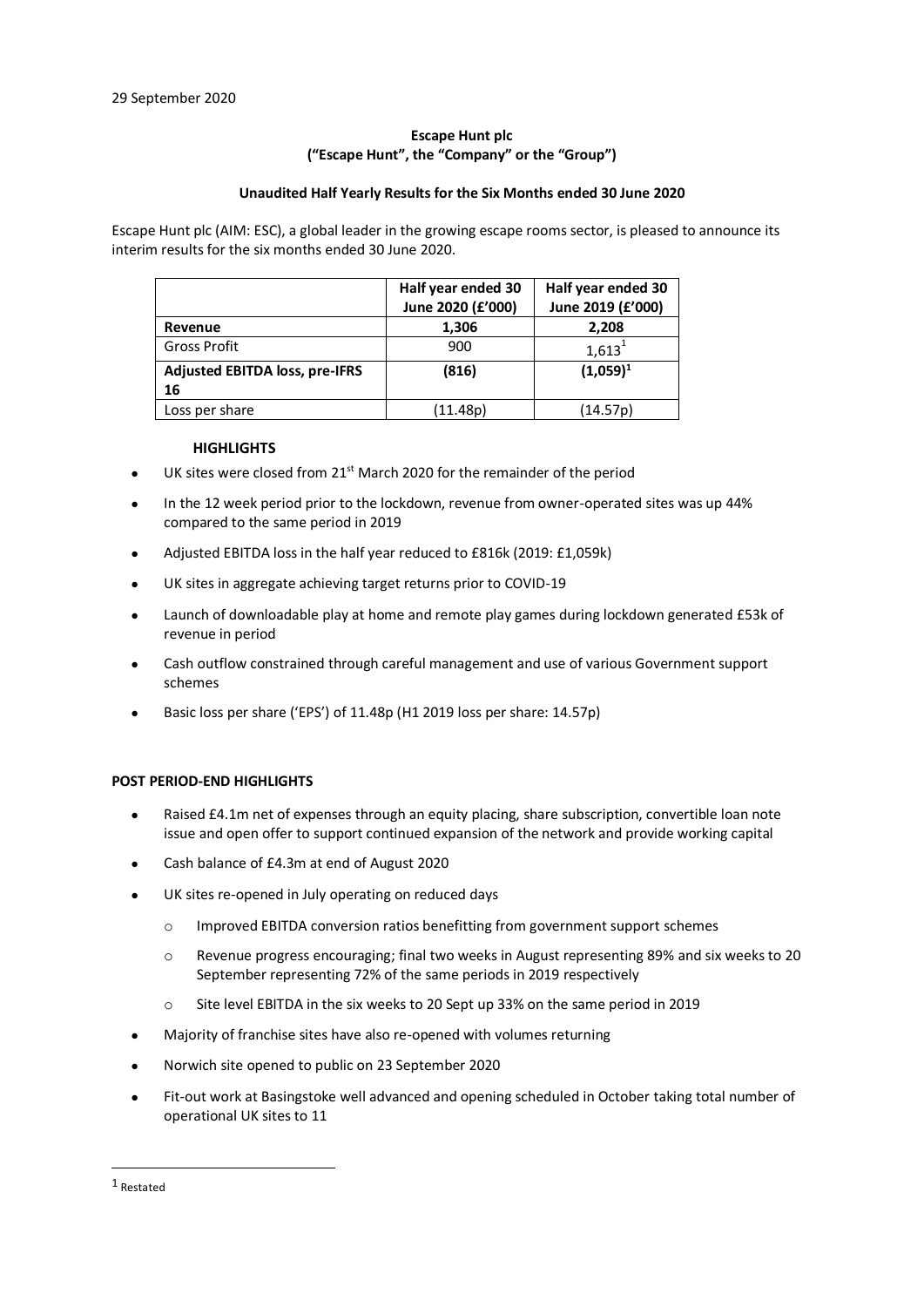- Signed new site in Cheltenham and fit-out work commenced
- Heads of terms agreed on two further UK sites (Watford and Kingston)
- 'Escape Hunt for Brands' progress with Netflix Enola Holmes agreement
- Launch of Doctor Who download, print and play game "The Hollow Planet" in conjunction with BBC
- 'Escape Hunt for Business' progress with launch of remote play propositions for corporates
- Awarded TripAdvisor™ Traveller's Choice awards at all eight eligible UK site

**Richard Harpham, Chief Executive of Escape Hunt, commented:** "The six months ended 30 June may well have been the toughest period on record for leisure businesses with Government enforced closures and consumers wary of socialising as a result of COVID-19. Nevertheless, I am pleased to report strong progress in the period prior to the UK lockdown which endured from 21 March 2020 to the period end, as well as encouraging signs of recovery post period end and significant strategic and operational progress helped by supportive property conditions in which we expect a greater availability of sites on more favourable terms.

"In addition, we were encouraged that, prior to lockdown, all our UK sites had five-star ratings and were ranked in the top four on TripAdvisor™ in their respective cities under fun and games. Our sites have not been open for sufficiently long since lockdown to draw any firm conclusions, however, the evidence to date is encouraging, we are continuing to enjoy very positive consumer ratings, and as a result we are continuing with our strategic priorities in earnest. We are, however, aware of the growing rate of COVID-19 infections and the possibility of further restrictions being imposed which may impact our progress."

### **Enquiries**

| <b>Escape Hunt plc</b><br>Richard Harpham (Chief Executive Officer)<br>Graham Bird (Chief Financial Officer)<br>Kam Bansil (Investor Relations) | +44 (0) 20 7846 3322 |
|-------------------------------------------------------------------------------------------------------------------------------------------------|----------------------|
| Shore Capital - NOMAD and Joint Broker<br>Tom Griffiths, David Coaten (Corporate Advisory)<br>Fiona Conroy (Corporate Broking)                  | +44 (0) 20 7408 4050 |
| <b>Zeus Capital - Joint Broker</b><br>John Goold<br>Daniel Harris                                                                               | +44 (0) 20 3829 5000 |
| <b>IFC Advisory - Financial PR</b><br><b>Graham Herring</b><br>Elorence Chandler                                                                | +44 (0) 20 3934 6630 |

#### **About Escape Hunt plc**

**The Escape Hunt Group is a global leader in providing escape-the-room experiences delivered through a network of owner-operated sites in the UK, an international network of franchised outlets in five continents, and through digitally delivered games which can be played remotely. Its products enjoy consistent premium customer ratings and cater for leisure or teambuilding, in small groups or large, and are suitable for consumers, businesses and other organisations. Having been re-admitted to AIM in May 2017, the Company has a strategy of creating high quality premium games and experiences delivered through multiple formats and which can incorporate branded IP content.**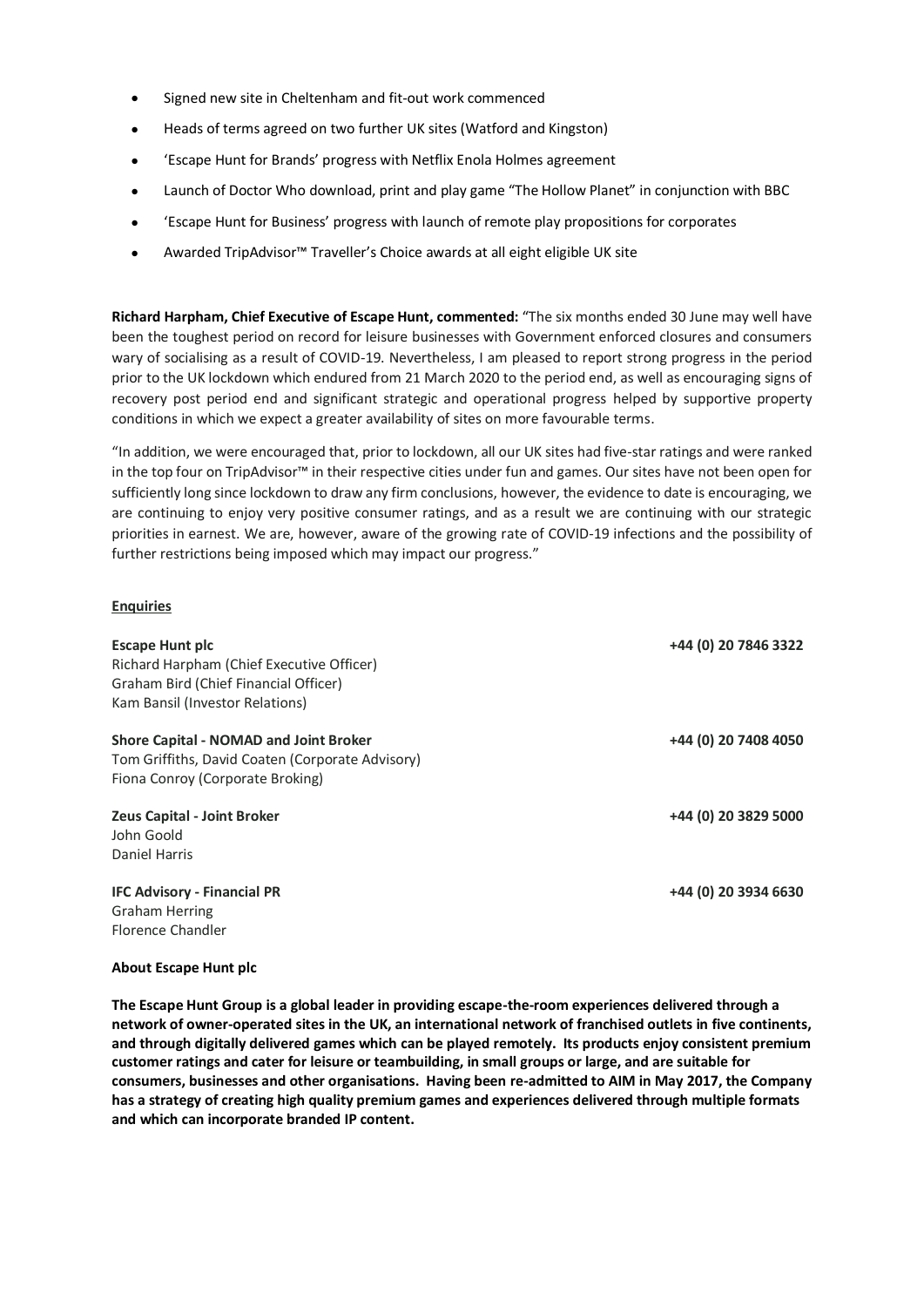# <span id="page-4-0"></span>**CHIEF EXECUTIVE'S REPORT INTRODUCTION**

The six months ended 30 June may well have been the toughest period on record for leisure businesses with government enforced closures and consumers wary of socialising as a result of the COVID-19 health crisis. Nevertheless, strong progress was achieved in the period prior to the UK lockdown which endured from 21 March 2020 to the period end, as well as encouraging signs of recovery post period end and significant strategic and operational progress helped by supportive property conditions.

Notwithstanding the impact of COVID-19, Adjusted EBITDA loss in the period reduced by 23% to £816k (2019: £1,059k). At a divisional level, site level EBITDA from our owner-operated sites grew 65% to £254k (2019: £154k) helped by the UK Government's furlough scheme, rates holiday and rates grants. Our franchise business also made a positive contribution of £136k helped by tight cost control during lockdown. As set out more fully below, we carefully managed cash during the period of closure, and together with the new money raised from our fundraising announced in July 2020, this provides the Company with the cash resources with which to continue the implementation of our strategy.

The Company has had to adapt during lockdown and I am very pleased with the resilience the organisation has shown through innovation leading to the launch of a number of new product lines which can be played remotely. This is a credit to our workforce and testament to the creativity and energy within the organisation. We believe these new propositions have a long-term future in our portfolio and will enable us to access markets which we have not previously addressed.

Since the period end, all nine of our Escape Hunt branded sites in the UK have re-opened and trading performance has, to date, been encouraging. We have also opened a new site in Norwich on 23 September 2020 and our site in Basingstoke is well advanced and scheduled to open in October 2020. We have exchanged and completed contracts and are on site at a new site in Cheltenham and are in advanced legal discussions on a further two sites. Further detail on our progress since the period end and on our strategic objectives is set out below.

# **UK OWNED SITES**

Revenue from the UK owner-operated sites was £1,017k (H1 2019: £1,675k) reflecting the closure of sites from 21 March 2020 to the end of the period. The impact of COVID-19 began to be felt in early March 2020, culminating in the mandatory closure of all leisure facilities with effect from 21 March 2020. In the nine weeks to 1 March 2020, revenue from owner-operated sites rose 65% compared to the same period in 2019, and 55% on a like for like basis. As at 1 March 2020, the 12-week rolling average like-for-like sales growth in the oldest three sites (Birmingham, Leeds, and Bristol) was 25% year-on-year, and 59% across all eight Escape Hunt branded sites which were open in the same period a year previously. Our sites had been open for 12 weeks of the current period before facing mandatory closures on 21 March 2020. In that 12-week period, revenue from our owneroperated estate was up 44% compared to the same period in 2019.

Before the onset of COVID-19, the average weekly sales and EBITDA figures for our eight more mature sites were meeting the Board's site level revenue and EBITDA targets. Notwithstanding the attainment of these targets, like-for-like growth remained strong, operating materially ahead of the mature site like-for-like target and giving us confidence in the potential returns that we believe might be achieved in future. The operational gearing at site level means that as sales increase the relative flow through to EBITDA is higher. This, together with plans to further improve site labour efficiency, provide support for the Board's belief that the performance in 2019 and early 2020 has established the blueprint for a profitable, cash generative business.

Site level EBITDA in the 12 weeks prior to COVID-19 closures was up around five times compared to the same period in 2019. This included losses in the two weeks immediately preceding national lockdown-enforced closures and before the introduction of furlough.

Our new site at Birmingham Resorts World opened in December 2019 and was trading ahead of plan prior to the onset of COVID-19. Sites at Basingstoke and Norwich were in build, well advanced and due to open towards the end of Q1 2020 but were put on hold once COVID-19 impacted. Activity has since resumed, and we were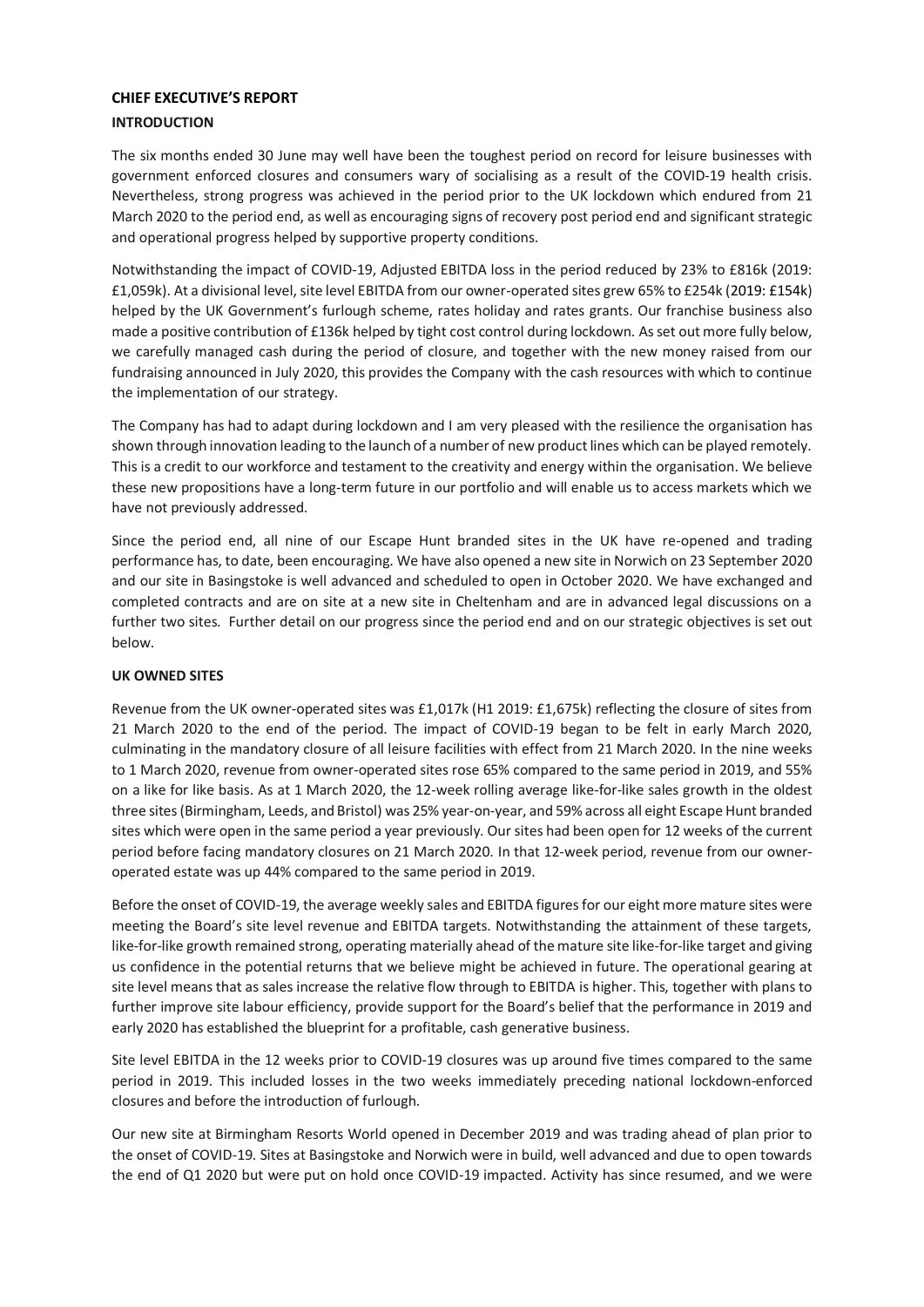delighted to have opened our site in Norwich to the public on 23 September 2020. Further detail on our progress since the period end is set out below.

# **FRANCHISE OPERATIONS**

# *International franchise*

As with our UK owner-operated sites, our existing franchise estate suffered significant reductions in revenue due to mandated closures as a result of the pandemic. Franchise revenue in the first half of the year fell to £249k from £533k in the same period in 2019. We were able to mitigate some of this reduction through cost control, reducing costs directly associated with servicing our franchise network by 71%, resulting in the contribution from our franchise network falling only 13% to £139k (H1 2019: £156k).

The environment has been tough for many of our franchise operators. A number are under financial pressure and, where we have been able, we have worked proactively with them to provide support, including granting fee holidays for the fixed fee component of their franchise fees. During the period two legacy direct franchise relationships were terminated, one in Philippines and one in Mexico. For both, trading had not been profitable before COVID-19. At the half-year end our franchise estate comprised 38 franchisee sites in 15 countries compared to 40 at the end of calendar year 2019. Whilst most franchisee sites have re-opened and are again trading, 6 sites had not yet re-opened as at 15 September 2020. It is possible that some of these more marginal sites may not re-open.

Amongst those sites that have re-opened, we have seen encouraging revenue performance in areas such as Norway and parts of France. Australia remains mixed due to the re-introduction of lockdown measures in certain states. We have reached agreement with our Middle East master franchise partner to bring the master franchise in-house which would significantly increase the contribution from that region provided that revenues return once sites have fully re-opened. As a result, the Dubai site will become an owner-operated site as soon as the agreement in concluded, which we expect in the coming weeks. The expected cost to do so is not material to Escape Hunt and we believe the longer-term prospects for the region remain attractive. The individual who has managed the master franchise and the local staff will all remain with the business and continue to run the Dubai site under Escape Hunt ownership and manage the other Middle East sub-franchisee sites as before.

## *US franchise*

The first site operated by our North American area representative, PCH, opened successfully in Houston in March 2020 shortly before COVID-19 lockdowns were enforced. After a period of closure, the site has since re-opened although local restrictions remain in place.

Since the period end, PCH has made progress towards establishing a site which will serve as a training centre for all franchisees and potential franchisees recruited by PCH. Whilst COVID-19 has delayed the anticipated roll-out in the US, we remain confident of the prospects and are working closely with the team at PCH to support their strategy. In line with our previous expectations, we do not anticipate any revenue from the US franchise operation in the current year.

## **IMPACT OF COVID-19**

We took immediate action in early March 2020 to reduce costs and cut capital expenditure as the potential impact of COVID-19 became apparent. This included cutting all non-critical third-party costs, furloughing over 120 of our staff, implementing pay reductions for all staff, including a 25% pay reduction for senior staff and non-executive directors waiving their fees during closure before themselves being placed on furlough. We received some benefit from Government grants through the rates scheme and continue to benefit from the rates holiday provided to retail and leisure businesses which continues until April 2021. We were able to defer most of our rental payments as well as certain HMRC payments. In most cases, we have subsequently been granted a rent holiday from landlords for some or all of the period during which we were not able to open. As a result of all these actions, we were able to restrict the net cash used in operating activities during the six-month period to £94k, with positive operating cashflow in January and February offsetting approximately £350k of outflow in the remainder of the period. It also reflects approximately £400k of deferrals most of which will be caught up in the months following the period end.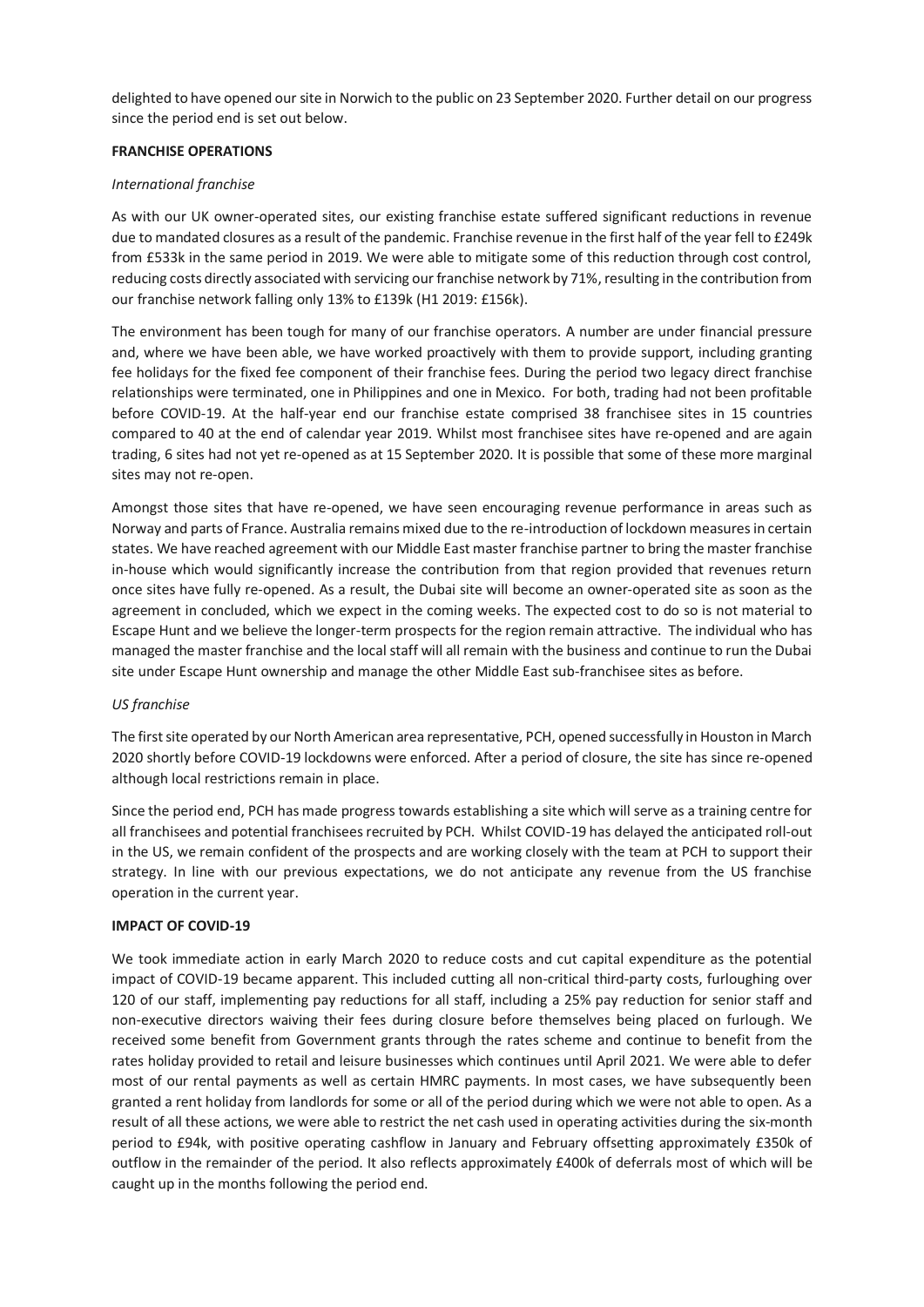Eight of our nine UK Escape Hunt branded sites re-opened on 11 July 2020, with the final site opening a week later. We took the decision to close the Bournemouth site which had been operating as the MacGuffin Project, as it had been loss making and the site was not suitable to be upgraded to the Escape Hunt format.

## **NEW INITIATIVES**

We were delighted to be able to launch a series of downloadable, print and play games during lockdown. In addition, we launched a remote play format which enables players collaborating remotely to direct a games master around a physical room whilst solving puzzles. We generated £53k of revenue from these initiatives during the period and expect to continue to promote and develop this side of our business.

We have used this new suite of products to further develop our 'Escape Hunt for Brands' proposition. In July, we announced the launch of a download, print and play Doctor Who Experience as part of our partnership with BBC Studios. In September, we announced a new brand marketing partnership with Netflix in which Escape Hunt will create and distribute a print and play at home game to coincide with the release of the Netflix Original Film: Enola Holmes.

We have also been developing the range of other remote and outdoor games which we offer. To augment our existing offer, we have recently signed a licensing agreement with a software provider which gives us access to a platform on which we can develop our own digital outdoor game content which we can promote alongside our existing outdoor offerings. We have also secured rights to a number of multi-player games which can be played remotely by larger groups, hosted remotely by Escape Hunt, and which can be marketed to retail or in a corporate or educational setting. The strategy has seen some early success which we hope to build on. By way of example, in early September, we were successful in selling a game to a UK based corporate which will have up to 100 participants playing in groups of five people, all hosted by Escape Hunt. We expect this capability will form an increasingly important part of our 'Escape Hunt for Business' and 'Escape Hunt for Education' propositions, notably in a post COVID-19 world where many companies, universities and other institutions are looking for innovative ways to keep employees, students and other stakeholders engaged and interacting.

## **FINANCIAL REVIEW**

Group revenue was £1,306k (H1 2019: £2,208k) comprising £1,017k (H1 2019: £1,675k) from owner-operated sites and £287k (H1 2019: £533k) from the franchise network reflecting over three months during which sites were closed. Downloadable print and play games together with remote play contributed £53k to revenue (H1 2019: £nil). Gross profit margin was broadly in line with the comparable period in the prior year.

Site level EBITDA from the owner-operated sites was £254k (H1 2019: £154k) reflecting cost reductions and the benefit received from Government support schemes during lockdown. The P&L benefit from the Government rates holiday and rates-related grants totalled £572k in the period of which £130k was received in cash grants.

Central costs, including costs allocated to owner-operated sites and the franchise network in aggregate fell 24% to £1,359k (H1 2019: £1,788k). The cost reductions came from temporary salary reductions as outlined above as well as cuts to all non-critical expenditure during the lockdown period. The success of all our head office staff working from home has led to a decision to exercise a break clause in our head office property lease which will now terminate in Q1 2021 and is expected to lead to savings thereafter of over £100k per annum. We will in future make use of more flexible working arrangements whilst providing a location in central London for colleagues to meet and work together when necessary. We are also looking closely at all central costs as we seek to permanently reduce costs in other areas.

Group Adjusted EBITDA loss reduced to £816k (H1 2019: £1,059k).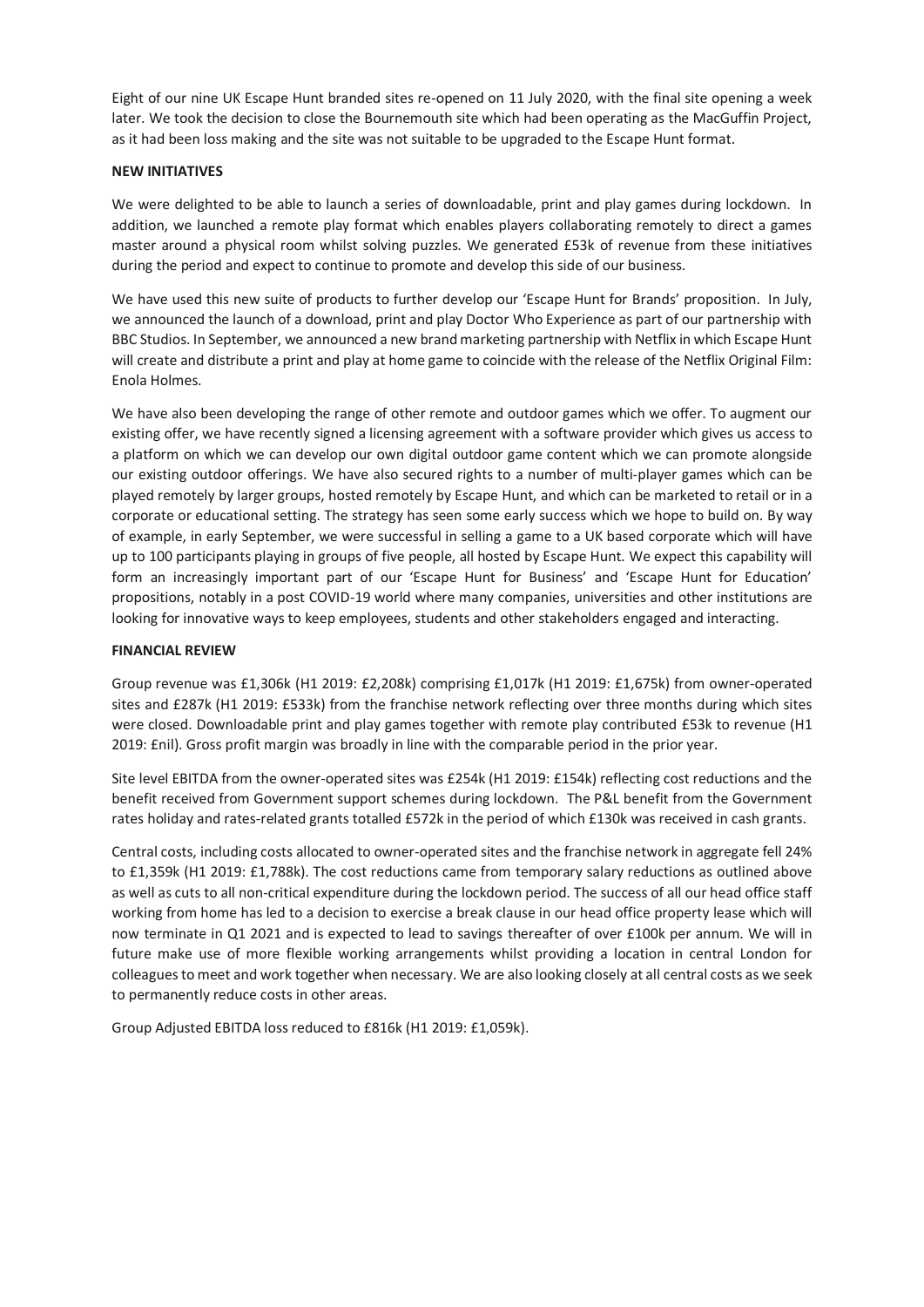|                             | Six months ended<br><b>June 2020</b><br>f'000 | Six months ended<br><b>June 2019</b><br>£'000 |
|-----------------------------|-----------------------------------------------|-----------------------------------------------|
| <b>Adjusted EBITDA</b>      | (816)                                         | (1,059)                                       |
| Amortisation of intangibles | (1,078)                                       | (1,055)                                       |
| Depreciation                | (1, 111)                                      | (995)                                         |
| Share-based payment expense | (5)                                           |                                               |
| <b>Operating loss</b>       | (3,010)                                       | (3,109)                                       |

Group operating loss was £3,010k (H1 2019: £3,109k) and the total comprehensive loss for the period was £3,073k (H1 2019: £3,200k).

Cash was carefully managed in the period, with net cash used in operating activities of £94k (H1 2019: £1,569k). The movement was helped by £720k of positive working capital and other non-cash movements. Approximately £350k of this was as a result of a reduction in receivables, largely the collection of amounts held on the balance sheet at 31 December 2019 which was expected, and also a reduction in pre-payments due to deferrals. Most of the balance of movement in working capital can be attributed to deferred payments relating to property, HMRC payments and deferred revenue which arose from games which had been booked prior to lockdown most of which have been converted to vouchers for future use. Since the period end, certain of our landlords have granted rent holidays for some or all of the period of lockdown. The benefit from this will unwind over the remaining course of the respective leases, whilst other deferrals will be cash settled in the months following the period end.

£634k (H1 2019: £734k) was invested in tangible capital expenditure including fit-out work at both Norwich and Basingstoke, games production for Norwich, Basingstoke and some advance purchases for Cheltenham, and the production of our new Doctor Who game, A Dalek Awakens, which was launched in March 2020.

The Group had £1,114k cash on hand at the end of the period (H1 2019: £3,922k). Cash has subsequently been boosted by the fund raising which closed on 1 July 2020. Cash on hand at the end of August was £4.3m.

## **STRATEGY**

We have set out a five-point plan to build shareholder value:

- 1. Roll-out of owner-operated network through direct investment
- 2. Deliver US Franchise network in partnership with PCH
- 3. Sustain and support growth in existing franchise network; sign further master franchise agreements
- 4. Broaden the product offering and market reach
- 5. Invest in infrastructure to improve efficiency and scalability

In the medium term, we aim to get to 20 UK owner-operated sites and have a longer-term ambition of 50 sites. We have made good progress since the period end. On 23 September 2020 we opened our new Norwich site to the public. Work at Basingstoke is near completion and the public opening is planned in October. We have exchanged contracts on a site at the Brewery Quarter in Cheltenham and the first games have been delivered to site with installation due to commence shortly. Similarly, we have agreed heads of terms and are close to exchanging contracts for a site in the Intu Centre in Watford and games are under construction for installation there too. We are in the process of finalising legal documents for a site in Kingston where likewise we have agreed heads of terms. In all three of these most recent sites, we have been able to secure terms which we believe are substantially more favourable than would have been the case pre-COVID-19. We have a further pipeline of sites under discussion, a number of which are in locations which would previously have been too expensive or unavailable. Our intention is to agree deals in which the landlord shares a greater proportion of the trading risk thereby reducing the operational gearing and downside risk to Escape Hunt.

The US is key to our ambitions for our franchise business and we are working closely with our area representative, PCH, to support them in their efforts to begin to roll our Escape Hunt franchises in North America. As mentioned above, PCH has made progress on their plans to establish a site that will serve as a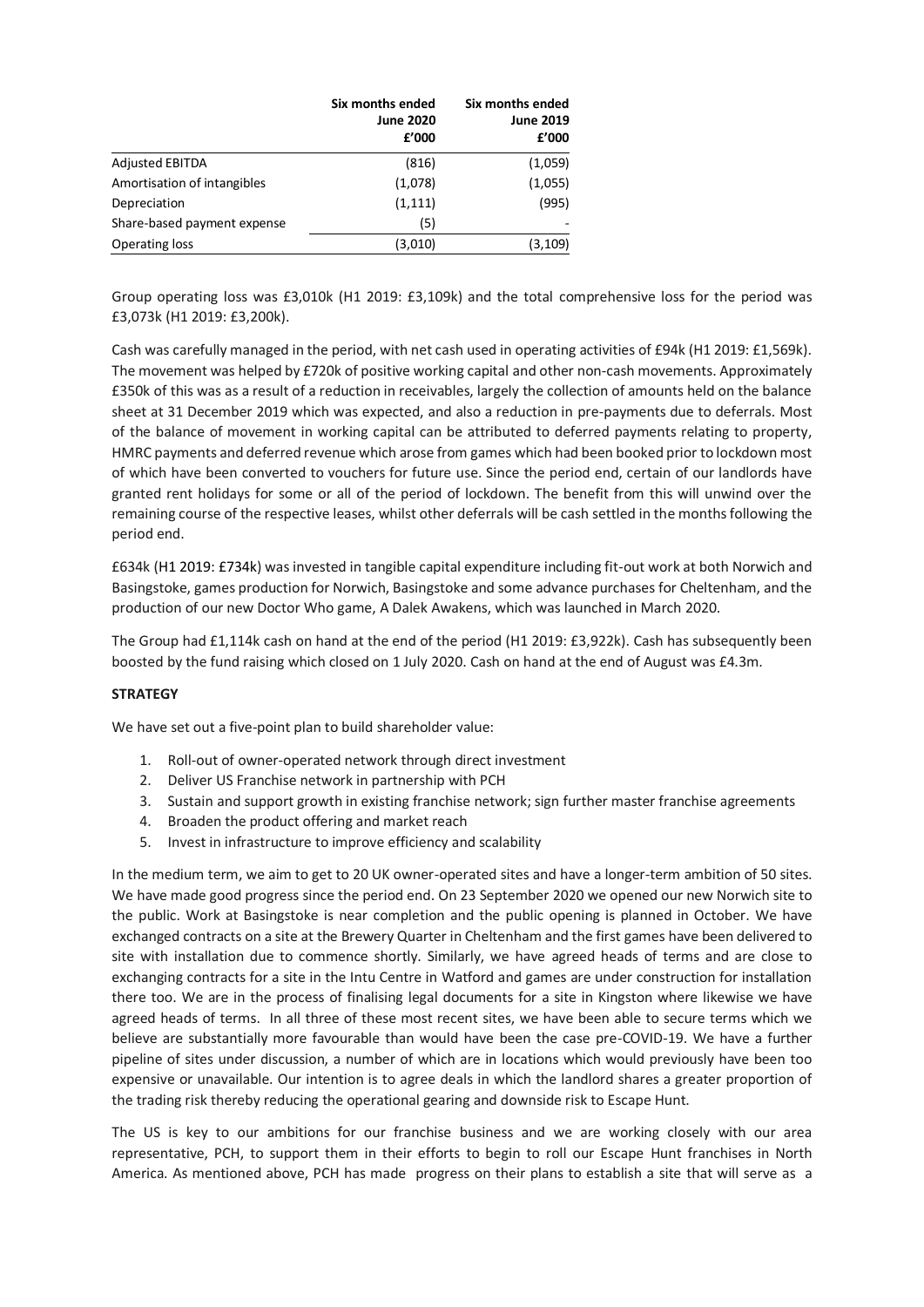training site for franchise applicants.

Focus on the existing franchise network is currently on supporting their recovery from COVID-19 closures.

Our plans to broaden the product offer and market reach are progressing well, with early successes in our remote play games, 'Escape Hunt for Business', 'Escape Hunt for Education' and 'Escape Hunt for Brands' propositions as outlined above.

In regard to our infrastructure, the development of a more advanced games management platform is now complete and will be rolled out at new sites as they are opened and in existing sites where it is practicable to do so and is expected to lead to greater labour efficiency. Work has also progressed on other projects including data management and our e-commerce platform.

### **BOARD CHANGES**

I am delighted that we are today announcing the appointment of John Story as a Non-Executive Director who joins the Board with immediate effect. John brings a wealth of experience to the Company, having held a number of senior positions in both private and public companies. We look forward to his positive contribution. Adrian Jones, who is based in Malaysia and was one of the original management team which established Escape Hunt prior to its acquisition by Dorcaster and Admission to AIM, stepped down from his position on the Board as a Non-Executive Director at the end of May 2020. We mentioned at the time that we would appoint a UK based replacement.

#### **POST PERIOD END TRADING AND OUTLOOK**

Trading in our UK owner-operated sites has been encouraging since we re-opened in July 2020. We initially chose to open sites on Thursdays to Sundays only, with the exception of the Summer Bank Holiday on 31 August 2020 and have since extended our opening from Wednesday to Sunday. In the first eight weeks after re-opening, sales have grown from an initial level of around 25% of the equivalent week's sales in 2019 to over 90% of the equivalent prior year sales in each of the last two weeks of the first eight-week period. September has, as expected, seen the pace of recovery soften, although sales in the six weeks to 20 September were nevertheless an encouraging 72% of the same period in 2019.

Additionally, helped by the Government's flexible furlough scheme and our reduced operating hours, we have been able to operate sites significantly more efficiently with lower labour cost ratios than we have historically been able to achieve. As expected, the first four weeks following re-opening generated site level EBITDA losses as the level of sales was not sufficient to cover fixed costs, including property. However, in the six-week period to 20 September growth in sales resulted in a positive site level EBITDA which was approximately 33% higher than the site level EBITDA in the equivalent six-week period in 2019. Whilst the period under consideration is admittedly short, the performance is encouraging, in particular the significantly higher profit conversion ratios achieved. The experience has also served as an impetus to re-look at our labour scheduling models to see how we might be able to continue to achieve the same level of efficiency without the benefit of Government flexible furlough. Whilst it is unlikely that we will be able to fully replicate the flexibility offered by the current flexible furlough scheme, we are optimistic of being able to improve our overall labour cost ratios at site level once furlough ends.

We believe it likely that many smaller competitors will not survive the economic downturn. In contrast, the strength of our balance sheet following our recent fund raise gives us considerable resilience and opportunity to make market share gains as a result.

Our teams worked very hard to ensure that all our sites could be considered 'COVID-secure' on re-opening, and it has therefore been tremendously encouraging to see consumers returning with confidence. Perhaps the most pleasing aspect since re-opening is the fact that we have continued to receive five-star reviews in all our UK locations. In August we were delighted to be awarded Travellers' Choice awards in all eight of our sites which have been open for more than 12 months by TripAdvisor™. Each year, TripAdvisor™ combs through reviews, ratings and saves from travellers everywhere and uses the information to award to the very best. The awards place all our longer standing sites in the top 10% of attractions worldwide. We were equally delighted that our newest site at Birmingham Resorts World, which only opened in December 2019, and is therefore too new to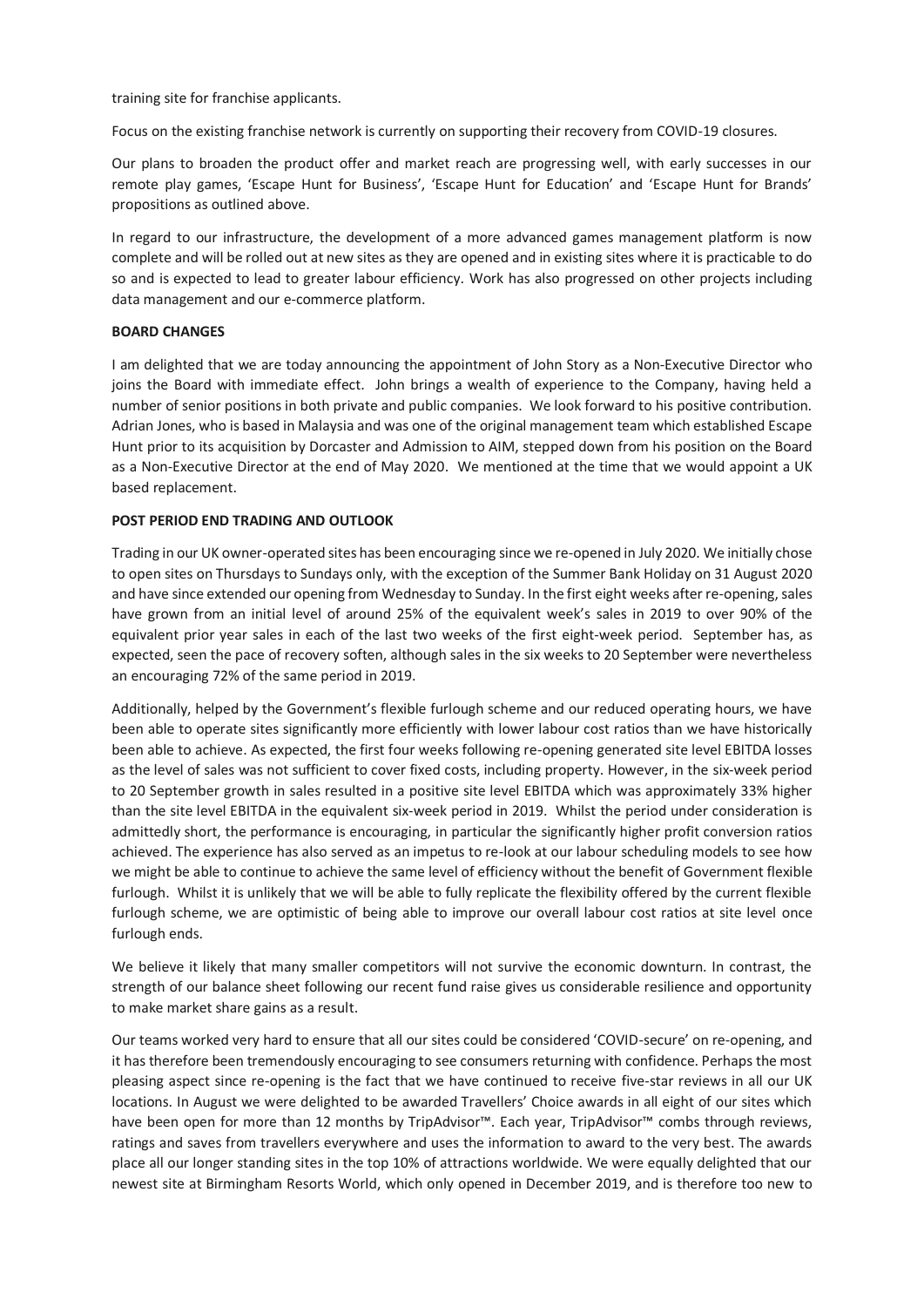be eligible for a Traveller's choice award, was ranked the top attraction in Birmingham and the West Midlands, and number seven across the whole of the UK.

We believe conditions in the property market are also moving in our favour, as we are seeing a number of opportunities in desirable locations on attractive financial terms. We expect these conditions to underpin the attractiveness of our UK site roll-out strategy.

We are, however, aware of the growing rate of COVID-19 infections and the likelihood of further restrictions being imposed, whether national or local, which may impact sentiment and performance. Indeed, since the tightening of local restrictions in areas such as Birmingham, Liverpool and Manchester, it has been evident that our sites in those locations have underperformed other parts of the network.

With the exception of six of our thirty eight sites, our franchise network has also re-opened. The rate of recovery varies in different parts of the world, but overall we remain confident that key regions are recovering and will continue to perform in future. We remain positive about the prospects for our US business through PCH.

We were encouraged by the performance of our business prior to the pandemic and by the fact that at that time, all our UK sites had five-star ratings and were ranked in the top four on TripAdvisor™ in their respective cities under fun and games.

Given the possibility of further restrictions being imposed, we expect Covid to have an ongoing impact on our performance for the foreseeable future. However we remain very confident that our strategy will deliver our expected levels of growth and performance once life returns to normal.

#### **Richard Harpham**

#### **Chief Executive Officer**

29 September 2020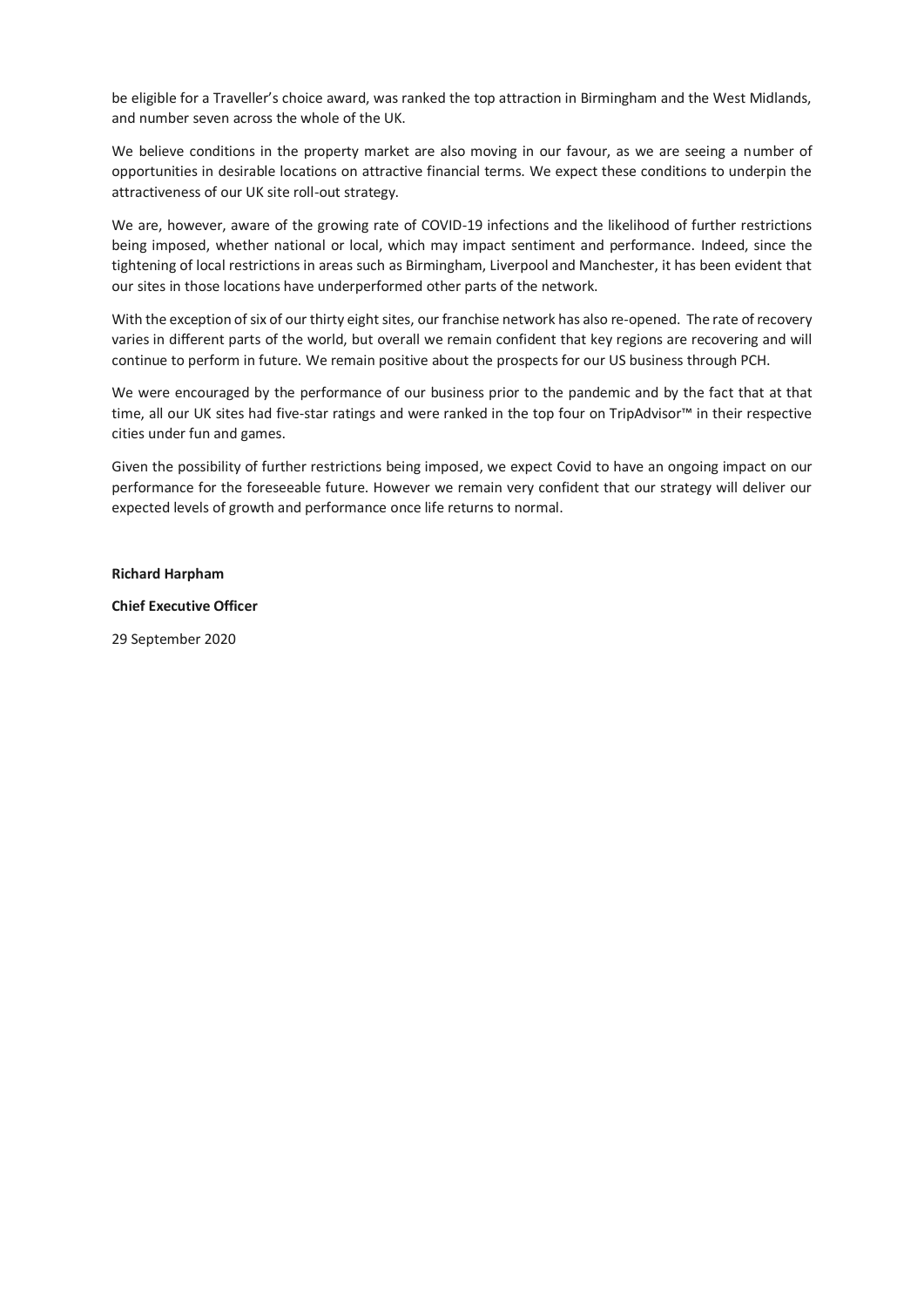# <span id="page-10-0"></span>**STATEMENT OF DIRECTORS' RESPONSIBILITIES IN RESPECT OF THE CONDENSED INTERIM REPORT AND CONDENSED FINANCIAL STATEMENTS**

The directors confirm that the condensed consolidated interim financial information has been prepared in accordance with International Accounting Standard 34, 'Interim Financial Reporting', as adopted by the European Union and that the Interim Report includes a fair review of the information required by DTR 4.2.7R and DTR 4.2.8R, namely:

- an indication of important events that have occurred during the first six months and their impact on the condensed consolidated interim financial information, and a description of the principal risks and uncertainties for the remaining six months of the financial year; and
- material related-party transactions in the first six months and any material changes in the relatedparty transactions described in the last Annual Report.

The directors of Escape Hunt plc are listed on page 25 of this report. A list of current directors is maintained on the Company's web site: <http://investors.escapehunt.com/>

By order of the Board

**Richard Rose Non-Executive Chairman** 29 September 2020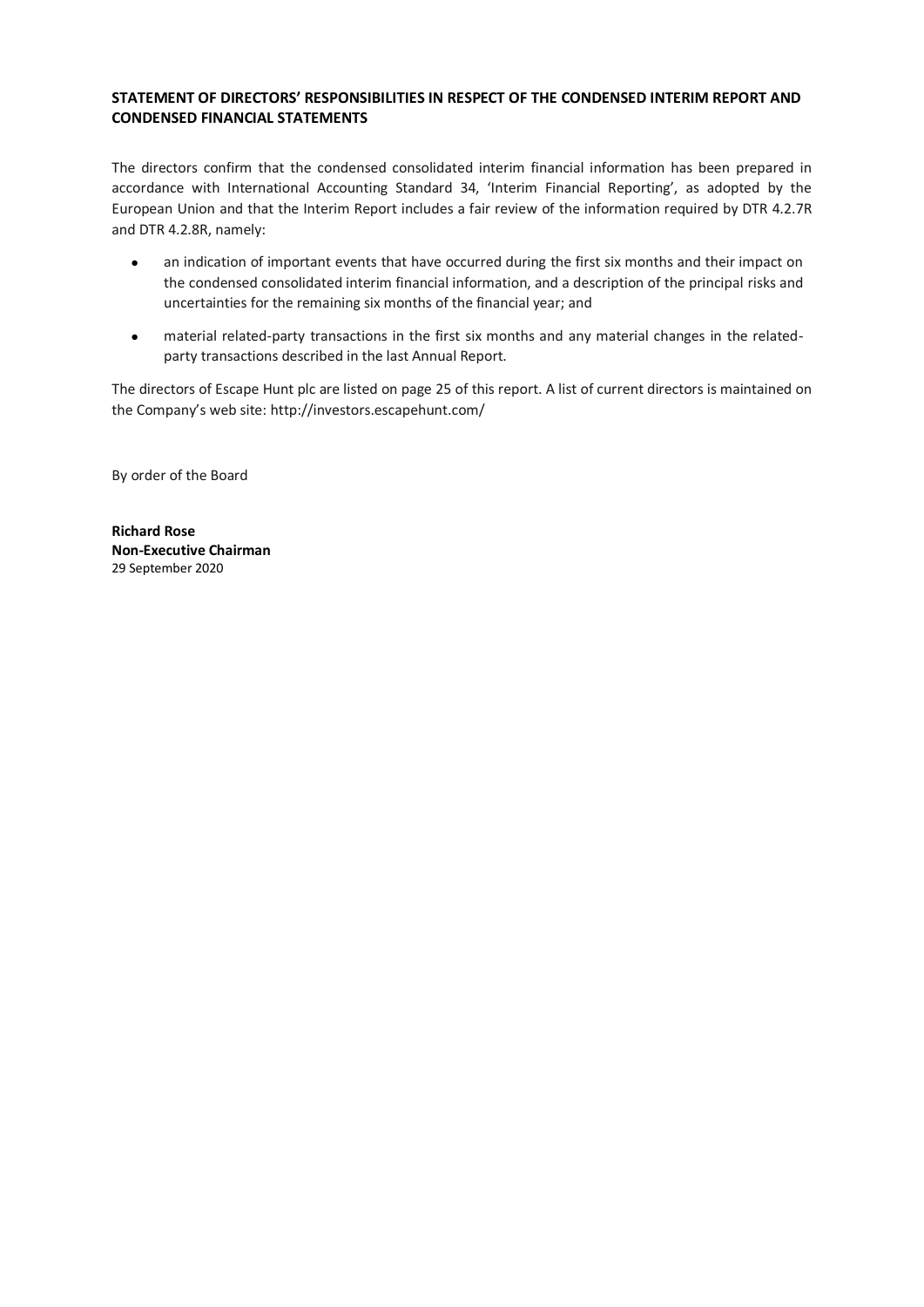# <span id="page-11-0"></span>**CONDENSED CONSOLIDATED STATEMENT OF COMPREHENSIVE INCOME**

# **FOR THE SIX MONTHS ENDED 30 JUNE 2020**

|                                                           |                  | <b>Six</b>       | <b>Six</b>            |
|-----------------------------------------------------------|------------------|------------------|-----------------------|
|                                                           |                  | months           | months                |
|                                                           |                  | ended            | ended<br>30 June 2019 |
|                                                           |                  | 30 June<br>2020  | (Restated)            |
|                                                           | <b>Note</b>      | <b>Unaudited</b> | <b>Unaudited</b>      |
|                                                           |                  | £'000            | £'000                 |
| Continuing operations                                     |                  |                  |                       |
| Revenue                                                   | 5                | 1,306            | 2,208                 |
| Cost of sales                                             |                  | (406)            | (595)                 |
|                                                           |                  |                  |                       |
| Gross profit                                              |                  | 900              | 1,613                 |
| Other income                                              |                  | 130              |                       |
| Administrative expenses                                   |                  | (4,040)          | (4, 722)              |
|                                                           |                  |                  |                       |
| <b>Operating loss</b>                                     |                  | (3,010)          | (3, 109)              |
| <b>Adjusted EBITDA</b>                                    |                  | (816)            | (1,059)               |
| Amortisation of intangibles                               |                  | (1,078)          | (1,055)               |
| Depreciation                                              |                  | (1, 111)         | (995)                 |
| Share-based payment expense                               |                  | (5)              |                       |
| <b>Operating loss</b>                                     |                  | (3,010)          | (3, 109)              |
|                                                           |                  |                  |                       |
| Fair value gain on disposal of subsidiary                 |                  |                  | 10                    |
| Interest received                                         |                  | 9                | 18                    |
| Lease finance charges                                     | 11               | (88)             | (87)                  |
| Loss before taxation                                      |                  | (3,089)          | (3, 168)              |
| Taxation                                                  | 7                | (2)              | (2)                   |
|                                                           |                  |                  |                       |
| <b>Loss after taxation</b>                                |                  | (3,091)          | (3, 170)              |
| Other comprehensive income:                               |                  |                  |                       |
| Items that may or will be reclassified to profit or loss: |                  |                  |                       |
| Exchange differences on translation of foreign operations |                  | 18               | (30)                  |
| <b>Total comprehensive loss</b>                           |                  | (3,073)          | (3, 200)              |
| Loss attributable to:                                     |                  |                  |                       |
|                                                           |                  |                  |                       |
| Equity holders of Escape Hunt plc                         |                  | (3,091)          | (3, 119)              |
| Non-controlling interests                                 |                  |                  | (51)                  |
|                                                           |                  | (3,091)          | (3, 170)              |
| Total comprehensive loss attributable to:                 |                  |                  |                       |
| Equity holders of Escape Hunt plc                         |                  | (3,073)          | (3, 149)              |
| Non-controlling interests                                 |                  |                  | (51)                  |
|                                                           |                  | (3,073)          | (3, 200)              |
|                                                           |                  |                  |                       |
| Loss per share attributable to equity holders:            |                  |                  |                       |
| Basic (Pence)                                             | $\boldsymbol{6}$ | (11.48)          | (14.57)               |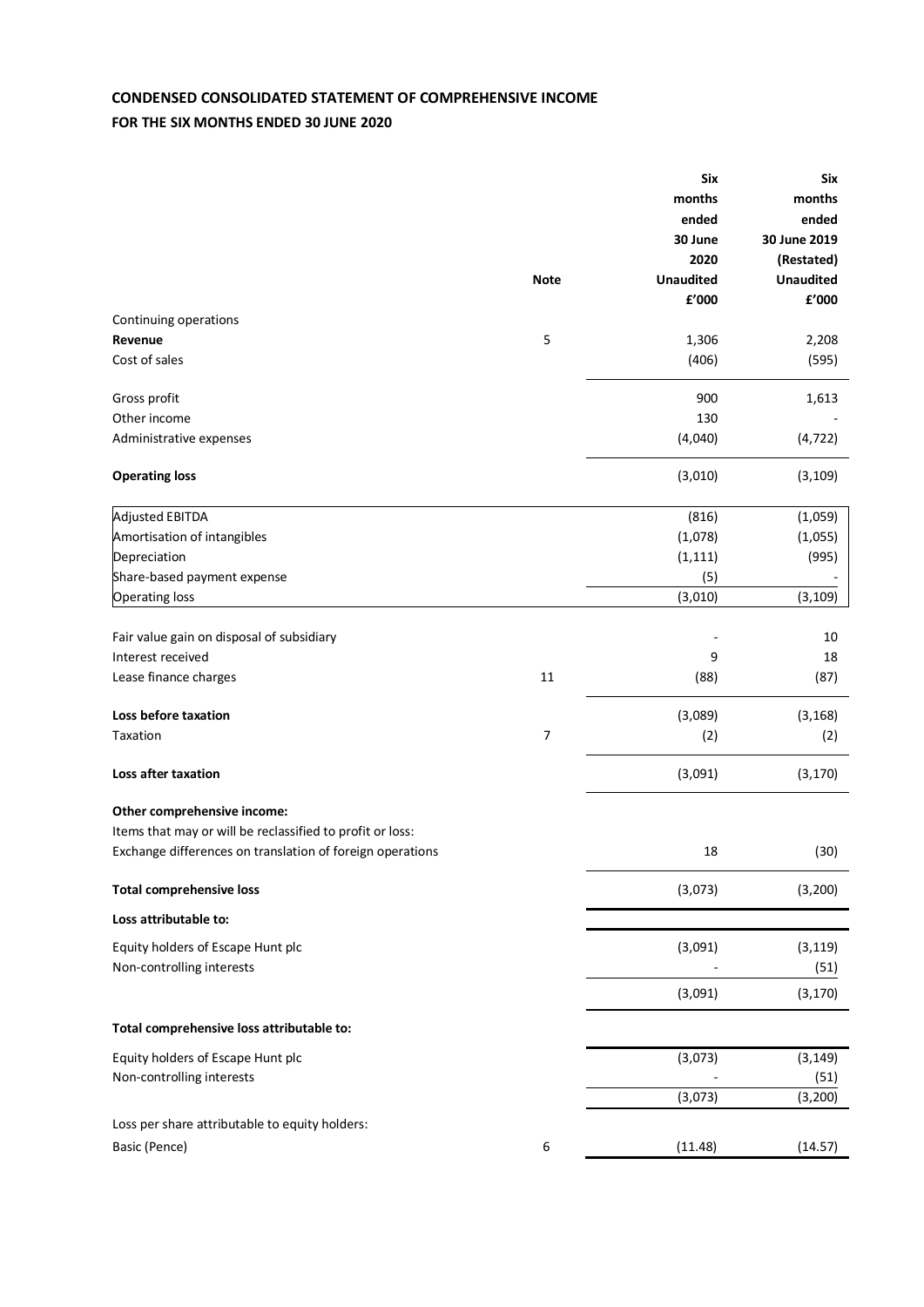# <span id="page-12-0"></span>**CONDENSED CONSOLIDATED STATEMENT OF FINANCIAL POSITION**

# **AS AT 30 JUNE 2020**

|                                   |             | As at<br>30 June | As at<br>31 December   |
|-----------------------------------|-------------|------------------|------------------------|
|                                   |             | 2020             | 2019                   |
|                                   | <b>Note</b> | <b>Unaudited</b> | <b>Audited</b>         |
|                                   |             | £'000            | ${\bf f}^{\prime}$ 000 |
| <b>ASSETS</b>                     |             |                  |                        |
| <b>Non-current assets</b>         |             |                  |                        |
| Property, plant and equipment     | 8           | 3,606            | 3,935                  |
| Right-of-use assets               | 9           | 2,642            | 2,470                  |
| Intangible assets                 | 10          | 1,990            | 2,906                  |
| Rental deposits                   |             | 26               | 26                     |
| Loan to franchisee                |             | 348              | 300                    |
|                                   |             | 8,612            | 9,637                  |
| <b>Current assets</b>             |             |                  |                        |
| Inventories                       |             | 12               | 12                     |
| Trade receivables                 |             | 114              | 370                    |
| Other receivables and prepayments |             | 379              | 473                    |
| Cash and bank balances            |             | 1,114            | 2,171                  |
|                                   |             | 1,619            | 3,026                  |
| <b>TOTAL ASSETS</b>               |             | 10,231           | 12,663                 |
| <b>LIABILITIES</b>                |             |                  |                        |
| <b>Current liabilities</b>        |             |                  |                        |
| Trade payables                    |             | 445              | 317                    |
| Deferred income                   |             | 478              | 360                    |
| Other payables and accruals       |             | 1,157            | 948                    |
| Lease liabilities                 | 11          | 342              | 304                    |
|                                   |             | 2,422            | 1,929                  |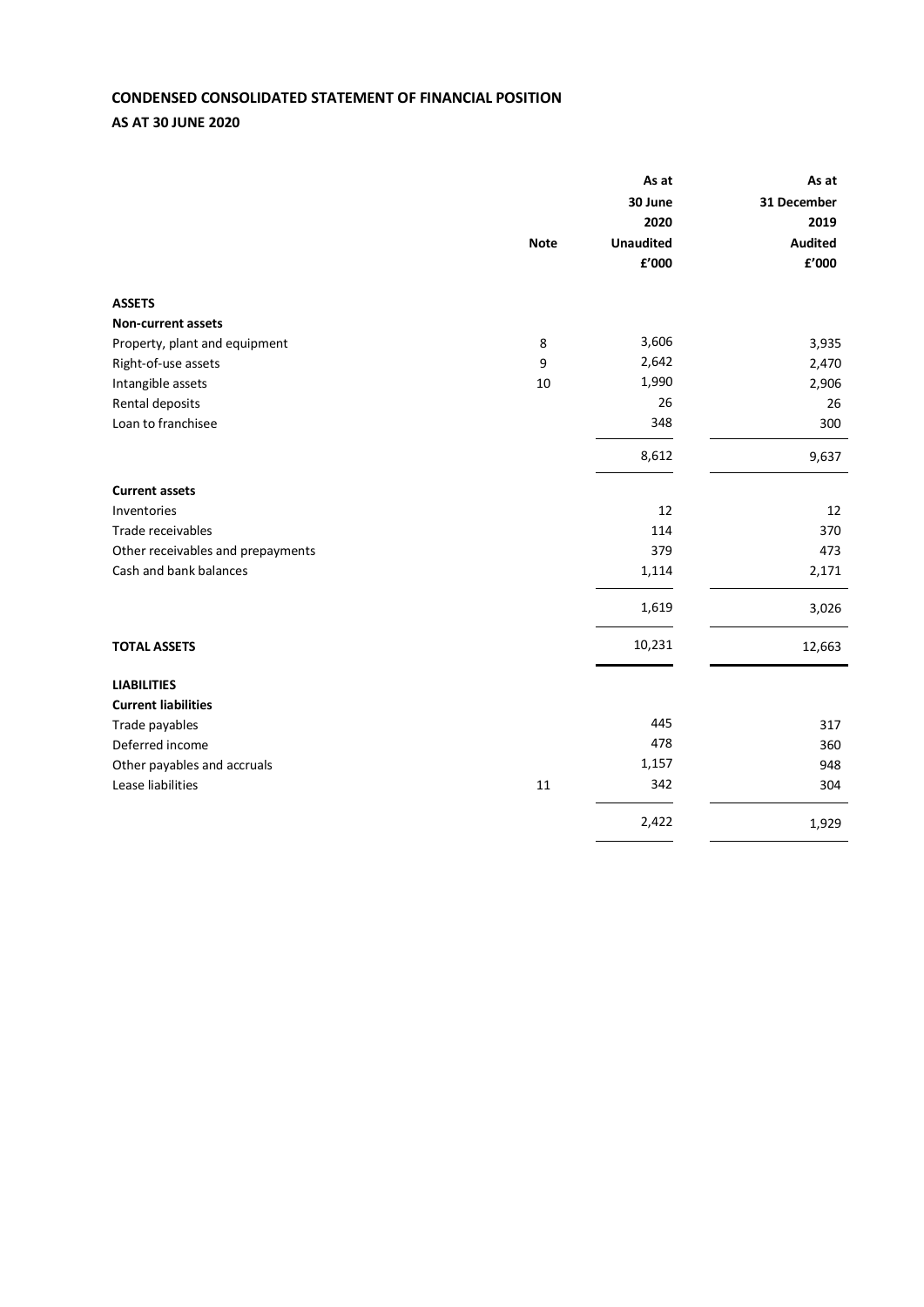| <b>CONDENSED CONSOLIDATED STATEMENT OF FINANCIAL POSITION AS AT 30 JUNE 2020 (continued)</b> |  |
|----------------------------------------------------------------------------------------------|--|
|----------------------------------------------------------------------------------------------|--|

|                                | <b>Note</b> | As at<br>30 June<br>2020<br><b>Unaudited</b><br>${\bf f}^{\prime}$ 000 | As at<br>31 December<br>2019<br><b>Audited</b><br>${\bf f}^{\prime}$ 000 |
|--------------------------------|-------------|------------------------------------------------------------------------|--------------------------------------------------------------------------|
|                                |             |                                                                        |                                                                          |
| <b>Non-current liabilities</b> |             |                                                                        |                                                                          |
| Deferred income                |             | 214                                                                    | 262                                                                      |
| Provisions                     |             | 101                                                                    | 74                                                                       |
| Lease liabilities              | 11          | 2,462                                                                  | 2,298                                                                    |
|                                |             | 2,777                                                                  | 2,634                                                                    |
|                                |             |                                                                        |                                                                          |
| <b>TOTAL LIABILITIES</b>       |             | 5,199                                                                  | 4,563                                                                    |
|                                |             |                                                                        |                                                                          |
| <b>NET ASSETS</b>              |             | 5,032                                                                  | 8,100                                                                    |

# **EQUITY**

| Capital and reserves attributable to equity holders of Escape Hunt Plc |    |                   |          |
|------------------------------------------------------------------------|----|-------------------|----------|
| Share capital                                                          | 13 | 336               | 336      |
| Share premium account                                                  |    | 24,717            | 24,717   |
| Merger relief reserve                                                  |    | 4,756             | 4,756    |
| <b>Accumulated losses</b>                                              |    | (24, 894)         | (21,803) |
| Currency translation reserve                                           |    | $\left( 1\right)$ | (19)     |
| Capital redemption reserve                                             |    | 46                | 46       |
| Share-based payment reserve                                            |    | 72                | 67       |
|                                                                        |    |                   |          |
| <b>TOTAL EQUITY</b>                                                    |    | 5,032             | 8,100    |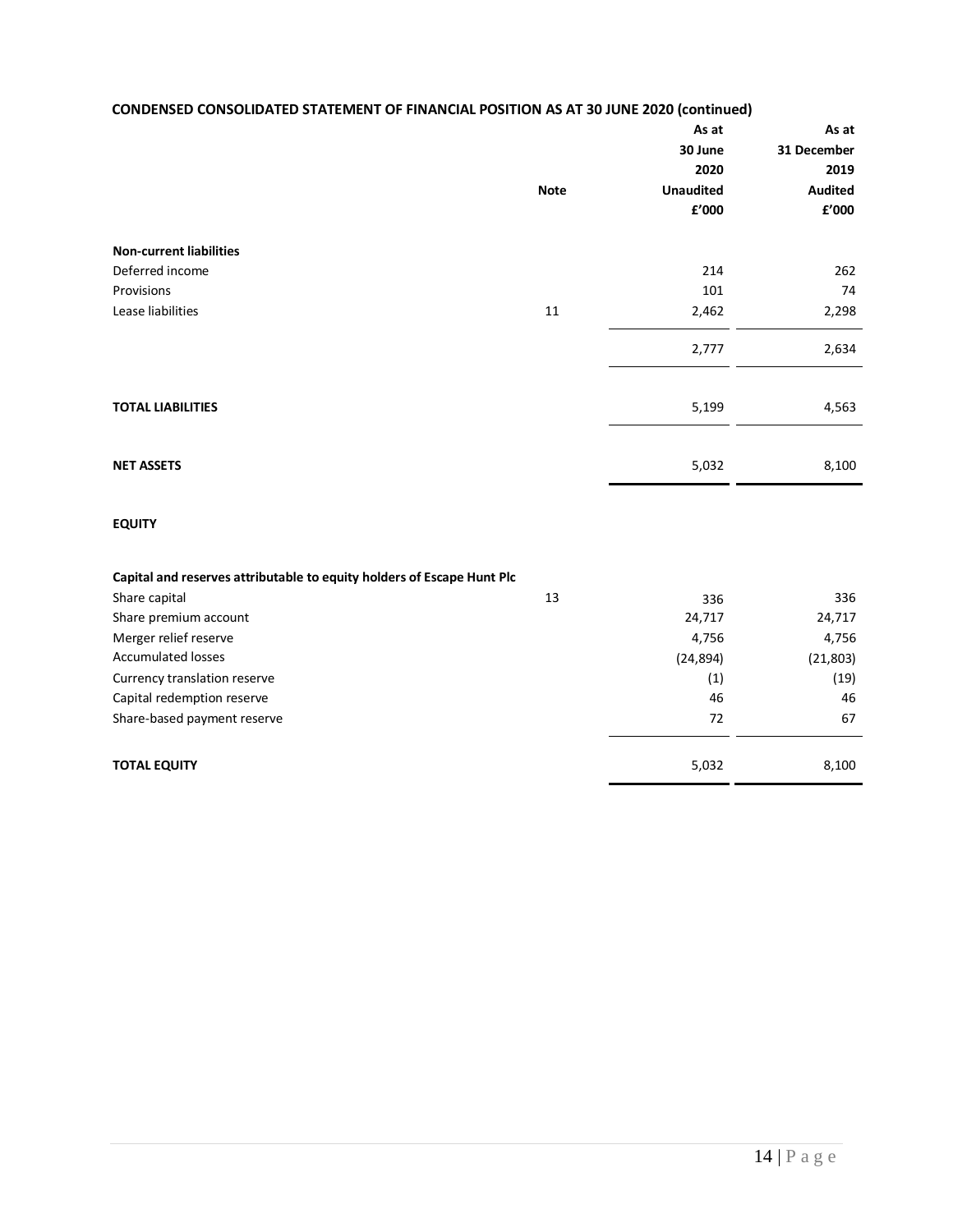# **CONDENSED CONSOLIDATED STATEMENT OF CHANGES IN EQUITY**

<span id="page-14-0"></span>

|                                                                                         | Attributable to owners of the parent |                             |                             |                                    |                                  |                                       |                              |                    |                                 |                    |
|-----------------------------------------------------------------------------------------|--------------------------------------|-----------------------------|-----------------------------|------------------------------------|----------------------------------|---------------------------------------|------------------------------|--------------------|---------------------------------|--------------------|
|                                                                                         | Share<br>capital                     | Share<br>premium<br>account | Merger<br>relief<br>reserve | Currency<br>translation<br>reserve | Capital<br>redemption<br>reserve | Share-<br>based<br>payment<br>reserve | <b>Accumulated</b><br>losses | <b>Total</b>       | Non-<br>controlling<br>interest | Total              |
| Six months ended<br>30 June<br>2020                                                     | £'000                                | £'000                       | £'000                       | £'000                              | £'000                            | £'000                                 | ${\tt f}'000$                | £'000              | £'000                           | £'000              |
| <b>Balance as at</b><br>1 January 2020<br>Loss for the period                           | 336<br>$\sim$                        | 24,717                      | 4,756                       | (19)<br>$\sim$                     | 46<br>$\overline{\phantom{a}}$   | 67<br>÷,                              | (21, 803)<br>(3,091)         | 8,100<br>(3,091)   |                                 | 8,100<br>(3,091)   |
| Other comprehensive<br>income                                                           |                                      | L,                          |                             | 18                                 |                                  | ÷,                                    |                              | 18                 |                                 | 18                 |
| <b>Total comprehensive</b><br>loss                                                      |                                      |                             |                             | 18                                 |                                  | $\blacksquare$                        | (3,091)                      | (3,073)            | ä,                              | (3,073)            |
| Share-based payment<br>charge                                                           |                                      |                             |                             | $\sim$                             |                                  | 5                                     |                              | 5                  |                                 | 5                  |
| Transactions with<br>owners                                                             |                                      |                             |                             |                                    |                                  | 5                                     |                              | 5                  |                                 | 5                  |
| Balance as at 30 June<br>2020                                                           | 336                                  | 24,717                      | 4,756                       | (1)                                | 46                               | 72                                    | (24, 894)                    | 5,032              |                                 | 5,032              |
| Six months ended<br>30 June<br>2019                                                     | £'000                                | £'000                       | £'000                       | £'000                              | £'000                            | £'000                                 | £'000                        | £'000              | £'000                           | f'000              |
| <b>Balance as at</b><br>1 January 2019<br><b>Adjustment from</b><br>adoption of IFRS 16 | 253<br>$\overline{a}$                | 21,076                      | 4,756                       | 11<br>$\blacksquare$               | 46                               | 55<br>$\blacksquare$                  | (15, 741)<br>(69)            | 10,456<br>(69)     | (8)<br>$\overline{\phantom{a}}$ | 10,448<br>(69)     |
| Adjusted balance at<br>1 January 2019<br>Loss for the period<br>Other comprehensive     | 253<br>L.                            | 21,076                      | 4,756                       | 11<br>$\overline{a}$               | 46                               | 55<br>L,                              | (15, 810)<br>(3, 119)        | 10,387<br>(3, 119) | (8)<br>(51)                     | 10,379<br>(3, 170) |
| income                                                                                  |                                      | $\blacksquare$              | $\overline{\phantom{a}}$    | (30)                               |                                  | $\blacksquare$                        |                              | (30)               |                                 | (30)               |
| <b>Total comprehensive</b><br>loss                                                      |                                      |                             |                             | (30)                               |                                  |                                       | (3, 119)                     | (3, 149)           | (51)                            | (3, 200)           |
| Issue of shares                                                                         | 83                                   | 3,917                       |                             | $\sim$                             |                                  | $\blacksquare$                        |                              | 4,000              | $\blacksquare$                  | 4,000              |
| Share issue costs                                                                       |                                      | (276)                       |                             |                                    |                                  |                                       |                              | (276)              |                                 | (276)              |
| Disposal of subsidiary<br>Share-based payment                                           |                                      |                             |                             |                                    |                                  |                                       |                              |                    | 59                              | 59                 |
| charge                                                                                  |                                      |                             |                             |                                    |                                  |                                       |                              |                    |                                 |                    |
| Transactions with<br>owners                                                             | 83                                   | 3,641                       |                             |                                    |                                  |                                       |                              | 3,724              | 59                              | 3,783              |
| <b>Balance as at 30 June</b><br>2019                                                    | 336                                  | 24,717                      | 4,756                       | (19)                               | 46                               | 55                                    | (18, 929)                    | 10,962             |                                 | 10,962             |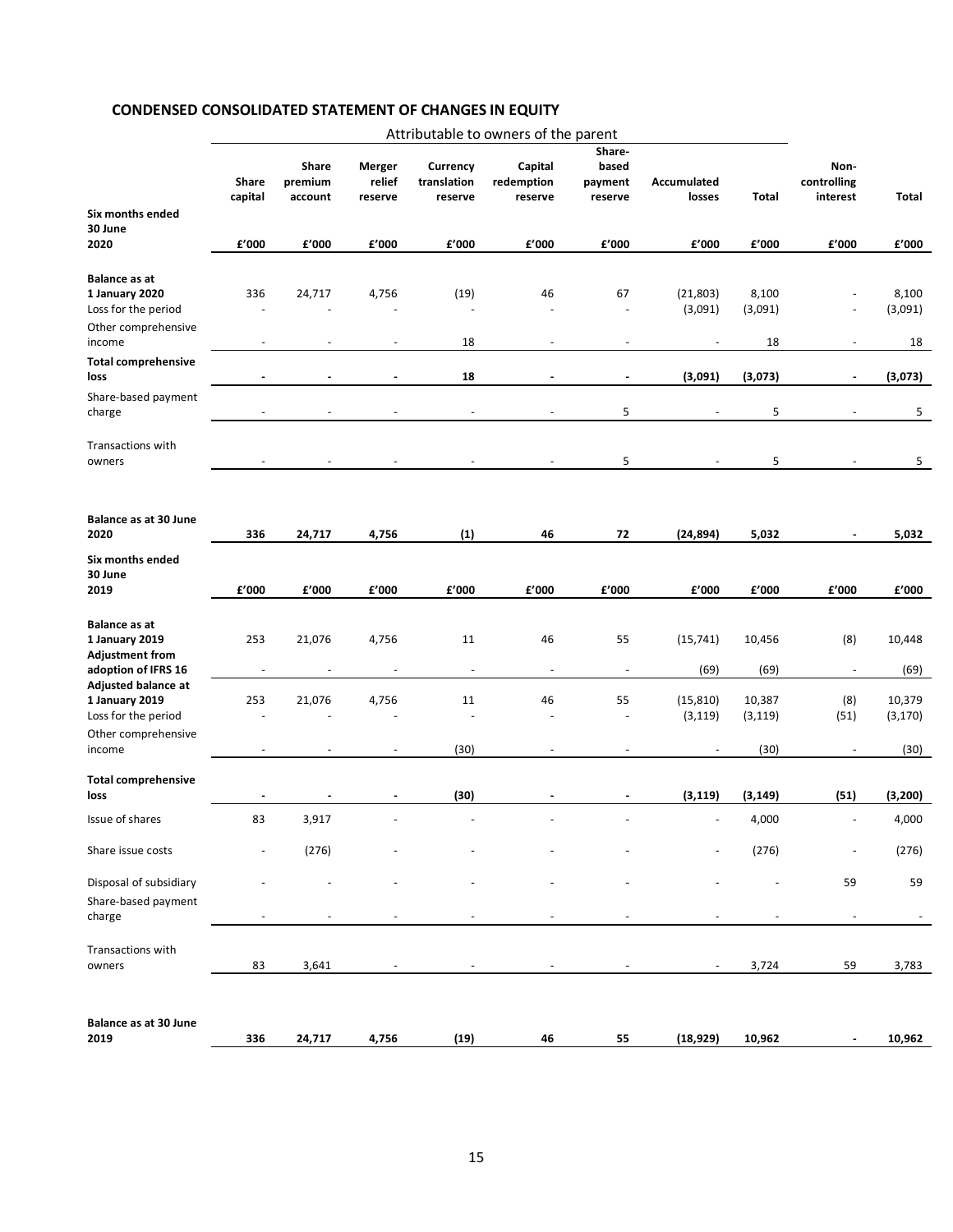# **CONDENSED CONSOLIDATED STATEMENT OF CASH FLOWS**

# **FOR THE SIX MONTHS ENDED 30 JUNE 2020**

<span id="page-15-0"></span>

|                                                          |             | Six months       | Six months       |
|----------------------------------------------------------|-------------|------------------|------------------|
|                                                          |             | <b>Ended</b>     | <b>Ended</b>     |
|                                                          |             | 30 June 2020     | 30 June 2019     |
|                                                          |             | <b>Unaudited</b> | <b>Unaudited</b> |
|                                                          | <b>Note</b> | £'000            | f'000            |
| Cash flows from operating activities                     |             |                  |                  |
| Loss before income tax                                   |             | (3,089)          | (3, 168)         |
| Adjustments:                                             |             |                  |                  |
| Depreciation of property, plant and equipment            |             | 921              | 821              |
| Depreciation of right-of-use assets                      |             | 190              | 174              |
| Amortisation of intangible assets                        |             | 1,078            | 1,055            |
| Fair value gain on disposal of subsidiary                |             |                  | (10)             |
| Write-off of property, plant and equipment               |             |                  |                  |
| Share-based payment expense                              |             | 5                |                  |
| Interest income                                          |             | (9)              | (18)             |
|                                                          |             |                  |                  |
| Operating cash flow before working capital changes       |             | (904)            | (1, 146)         |
| Decrease in trade and other receivables                  |             | 350              | 109              |
| Decrease / (increase) in inventories                     |             |                  | (16)             |
| Foreign currency translation differences                 |             | 26               | (39)             |
| Increase / (decrease) in trade and other payables        |             | 337              | (315)            |
| Increase in provisions                                   |             | 26               | 26               |
| Increase / (decrease) in deferred income                 |             | 69               | (170)            |
| Cash used in operations                                  |             | (96)             | (1, 551)         |
| Income taxes paid                                        |             | 2                | (18)             |
| Net cash generated used in operating activities          |             | (94)             | (1, 569)         |
| Cash flows from investing activities                     |             |                  |                  |
| Purchase of property, plant and equipment                |             | (634)            | (734)            |
| Disposal of property, plant and equipment                |             | 40               | 20               |
| Purchase of intangibles                                  |             | (170)            | (92)             |
| Disposals of intangibles                                 |             | 7                |                  |
| Payment of deposits                                      |             |                  | (1)              |
| Loans advanced to franchisees                            |             | (47)             |                  |
| Cash less overdrafts on derecognition of subsidiary      |             |                  | 29               |
| Interest received                                        |             | 9                | 18               |
| Net cash used in investing activities                    |             | (795)            | (760)            |
| Cash flows from financing activities                     |             |                  |                  |
| Proceeds from issue of ordinary shares                   |             |                  | 4,000            |
| Share issue costs                                        |             |                  | (276)            |
| Repayment of finance leases                              |             | (161)            | (140)            |
| Net cash from financing activities                       |             | (161)            | 3,584            |
| Net increase / (decrease) in cash and bank balances      |             | (1,050)          | 1,255            |
| Cash and cash equivalents at beginning of period         |             | 2,171            | 2,657            |
| Exchange rate changes on cash held in foreign currencies |             | (7)              | 10               |
| Cash and cash equivalents at end of period               |             | 1,114            | 3,922            |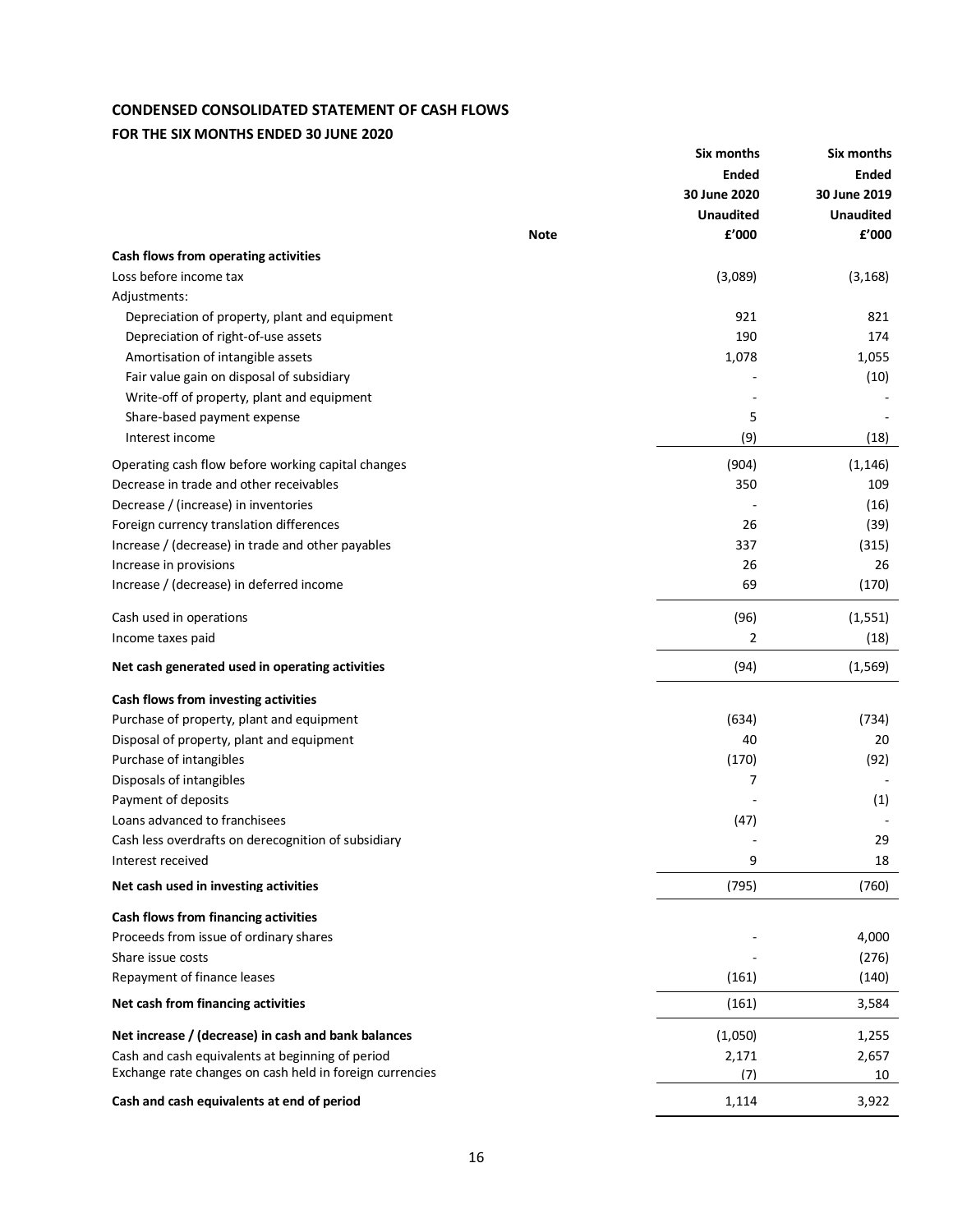# **NOTES TO THE UNAUDITED INTERIM REPORT FOR THE SIX MONTHS ENDED 30 JUNE 2020**

#### <span id="page-16-0"></span>**1. General information**

The Company was incorporated in England on 17 May 2016 under the name of Dorcaster Limited with registered number 10184316 as a private company with limited liability under the Companies Act 2006. The Company was re-registered as a public company on 13 June 2016 and changed its name to Dorcaster Plc on 13 June 2016. On 8 July 2016, the Company's shares were admitted to AIM.

Until its acquisition of Experiential Ventures Limited on 2 May 2017, the Company was an investing company (as defined in the AIM Rules for Companies) and did not trade.

On 2 May 2017, the Company completed the acquisition of the entire issued share capital of Experiential Ventures Limited. Experiential Ventures Limited was the holding company of the Escape Hunt Group which is is a global provider of live 'escape the room' experiences.

On 2 May 2017, the Company's name was changed to Escape Hunt plc.

The Company's registered office is 3 Pear Place, London SE1 8BT.

The consolidated financial information represents the consolidated results of the Company and its subsidiaries, (together referred to as "the Group"). The Consolidated Interim Financial Statements are presented in Pounds Sterling, which is the currency of the primary economic environment in which the Company operates.

#### **2. Basis of preparation**

These interim consolidated financial statements have been prepared in accordance with IAS 34 Interim Financial Reporting. They do not include all disclosures that would otherwise be required in a complete set of financial statements and should be read in conjunction with the 2019 annual report. The statutory financial statements for the year ended 31 December 2019 were prepared in accordance with International Financial Reporting Standards as adopted by the EU ("Adopted IFRS'') and in accordance with the requirements of the Companies Act 2006. The auditors reported on those financial statements; their Audit Report was unqualified.

The interim financial information is unaudited and does not constitute statutory accounts as defined in the Companies Act 2006.

The interim financial information was approved and authorised for issue by the Board of Directors on 28 September 2020.

#### **3. Going concern**

The financial statements have been prepared on a going concern basis which contemplates the continuity of normal business activities and the realisation of assets and the settlement of liabilities in the ordinary course of business.

The directors have assessed the Group's ability to continue in operational existence for the foreseeable future in accordance with the Financial Reporting Council's Guidance on the going concern basis of accounting and reporting on solvency and liquidity risks issued in April 2016.

The Board has prepared detailed cashflow forecasts covering a forty-two-month period from the reporting date. The forecasts take into account the impact of COVID-19 on the business during the period between 20 March 2020 and 11 July 2020 when all the Group's UK owner-operated sites were closed. During the same period, many of the Group's franchisee operators likewise were closed and were not able to pay regular service fees. For a number of them, the Group agreed to grant payment holidays. In addition, various payments were deferred during the lockdown period, including employment tax and national insurance payments and, in the case of certain sites, rent payments. Some of these deferred payments have been waived by landlords, but most will need to be caught up. Work at two new sites had commenced prior to the lockdown but was subsequently stopped. This work has resumed and across our UK estate, leading to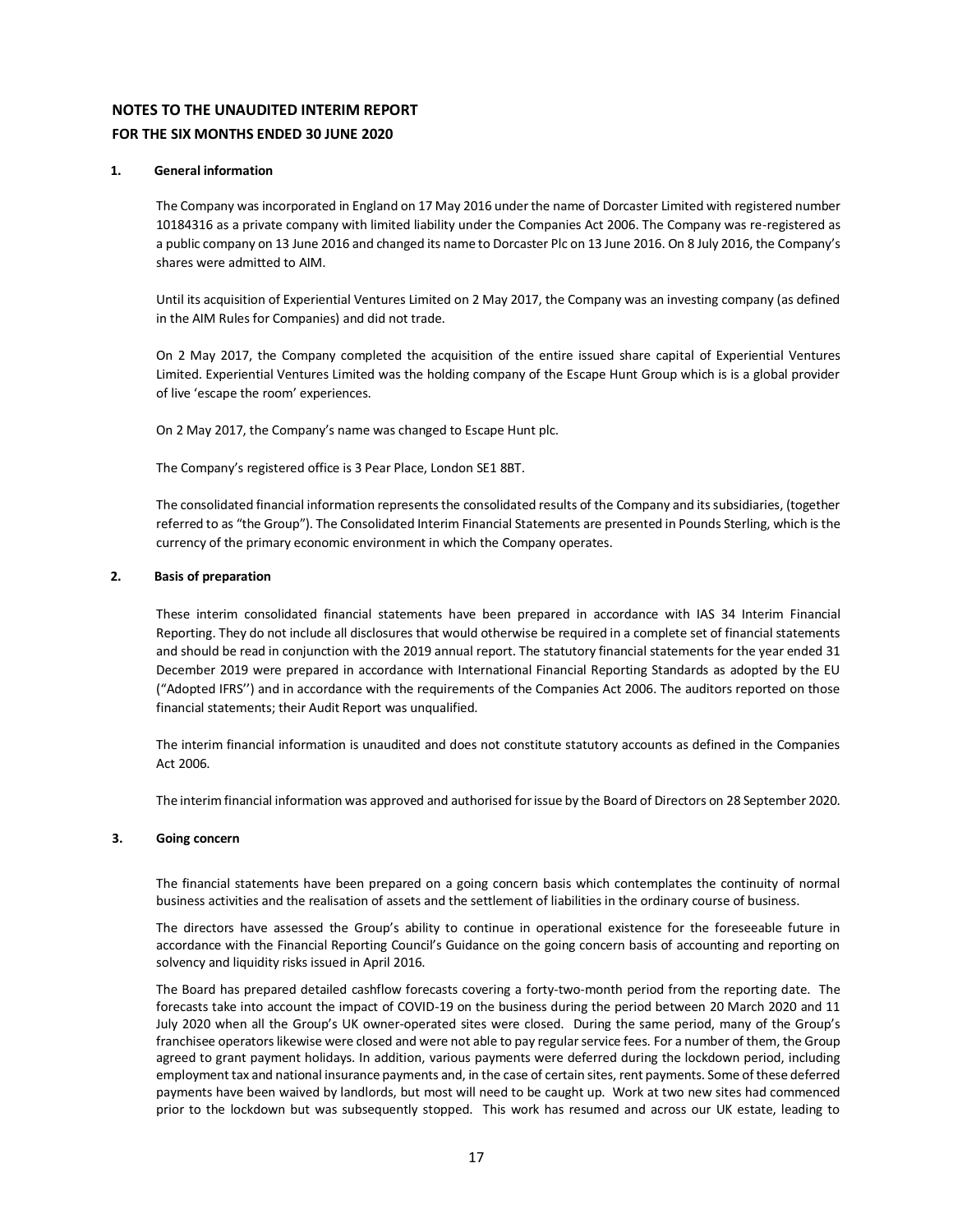resumed capital expenditure, there has been a need for additional expenditure to ensure that existing sites have been able to re-open in accordance with guidelines. These factors have all been taken into account in the forecasts.

On 1 July 2020, the Group completed a fund raising process which resulted in the receipt of £4.1 million (net of expenses) raised through the issue of £340,000 convertible loan notes and the balance through new equity issuance by means of a placing, a subscription and an open offer. The convertible loan notes are redeemable, if not previously converted, five years and one day from the date of issue and carry 10 per cent interest. The interest, which may also be converted into equity, is payable alongside the principal at the end of the term.

Taking into account the receipt of this new funding, and the trading since re-opening sites and the end of August the Group has considered a number of potential scenarios for the ongoing recovery of trading. The Group also plans to resume the roll out new sites in the UK which are expected to contribute to performance in future.

The central case builds on the performance to date and assumes that it takes six months for trading to normalise post COVID-19. Resumption of activity at franchise sites is expected broadly to mirror that of the UK. During this time the Group expects to continue its roll out of new sites and plans to complete and open the sites in Norwich and Basingstoke which were put on hold, and to open up to an additional two sites before the end of 2020. Further openings are assumed for 2021 and in order to achieve the objective of 20 UK owner-operated sites within two years of the recent fund raising, the Group would expect to access debt funding. This is not yet secured. In the event that debt funding is not available, the pace of roll-out of new sites from Q2 2021 will be slowed, with cash managed accordingly. In the central case, with or without access to debt, the Group believes it has sufficient resources for its present needs.

The Group has also considered a 'downside' scenario. In this scenario the Group has assessed the potential impact of a second wave of COVID-19 with closures enforced for a further two months between October and December. The pace of recovery after the second closure is assumed to be much slower, with trading taking 12 months to resume to 'normal' levels. The scenario also considers a delay in progress in the US. In this scenario, the Group believes it can take mitigating actions to preserve cash. Principally the roll-out of further sites beyond four new sites would be stopped and cost saving measures would be introduced at head office. The Group has already taken steps to reduce its head office property costs, and further cost reductions could be targeted in both people and areas such as IT, professional services and marketing. Other areas of planned capital expenditure would also be curtailed. Taking into account the mitigating factors, the Group believes it would have sufficient resources for its present needs.

Based on the above, the directors consider there are reasonable grounds to believe that the Group will be able to pay its debts as and when they become due and payable, as well as to fund the Group's future operating expenses. The going concern basis preparation is therefore considered to be appropriate in preparing these financial statements.

#### **4. Significant accounting policies**

The Company has applied the same accounting policies, presentation, methods of computation, significant judgements and the key sources of estimation of uncertainties in its interim consolidated financial statements as in its audited financial statements for the year ended 31 December 2019, which have been prepared in accordance with International Financial Reporting Standards as adopted for use by the European Union.

#### *Government Grants*

During the period, the Company received benefits from Government grants. Revenue based Government grants are recognised through the consolidated statement of comprehensive income by netting off against the costs to which they relate. Where the grant is not directly associated with costs incurred during the period, it is recognised as 'other income'.

#### **5. Segment information**

Management considers that the Group has two operating segments. Revenues are reviewed based on the nature of the services provided as follows:

- 1. The franchise business, where all franchised branches are operating under effectively the same model; and
- 2. The owner-operated branch business, which consisted of 10 sitesin the UK during the six months to 30 June 2020.

The Group operates on a global basis. At present, the Company has active franchisees in over 15 countries. The Company does not presently analyse or measure the performance of the franchising business into geographic regions or by type of revenue, since this does not provide meaningful analysis to managing the business. Segment results, assets and liabilities include items directly attributable to a segment as well as those that can be allocated on a reasonable basis.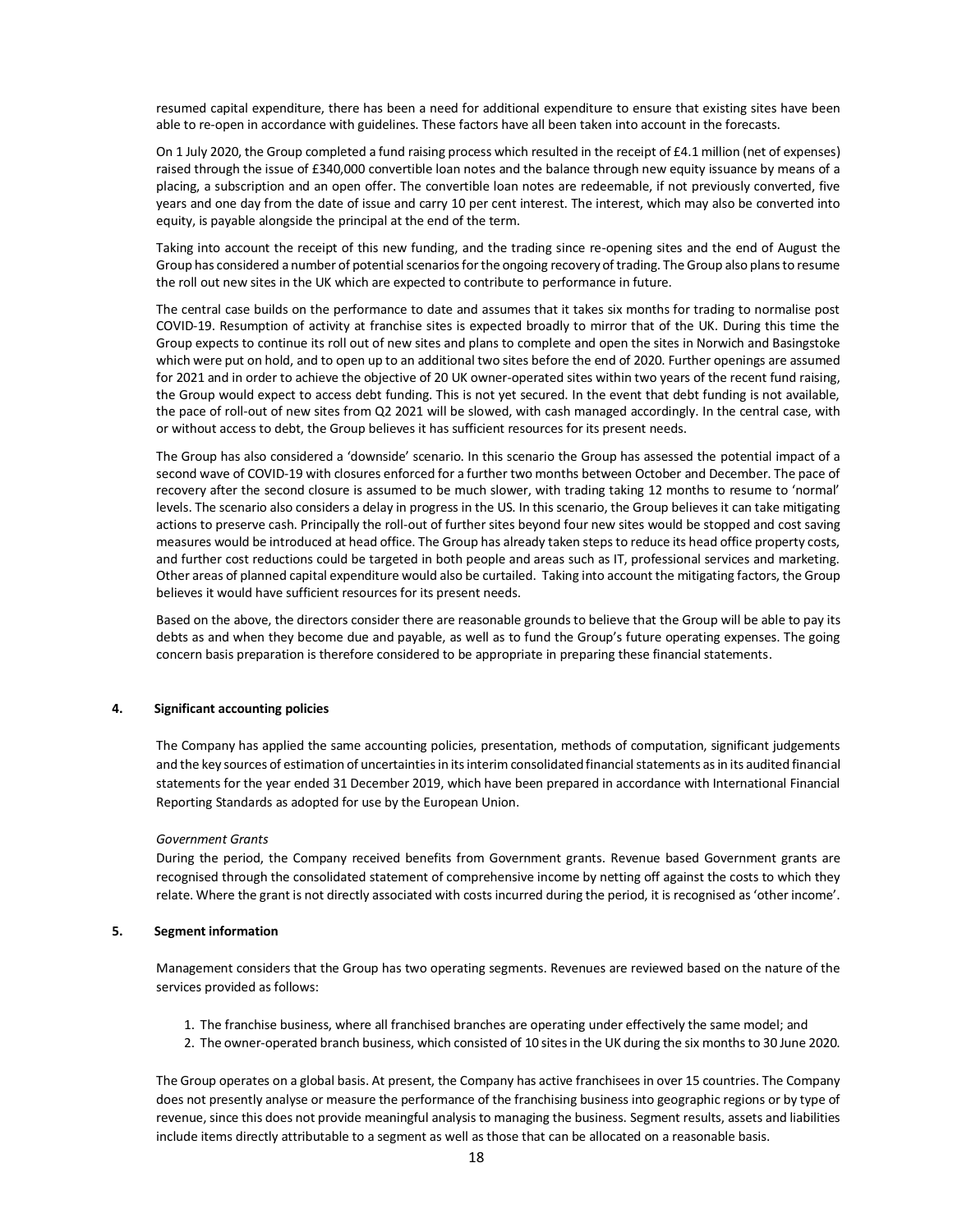The cost of sales in the owner-operated business comprise site staff costs and other costs directly related to revenue generation. In the franchisee business, the cost of sales comprises principally the creation and shipping of games to franchisees.  $\alpha$ **Franchise** 

|                                          | Owner<br>operated | <b>Franchise</b><br>operated | <b>Unallocated</b>       | Total    |
|------------------------------------------|-------------------|------------------------------|--------------------------|----------|
| Six months ended 30 June 2020            | £'000             | £'000                        | £'000                    | £'000    |
| Revenue                                  | 1,017             | 287                          | 2                        | 1,306    |
| Cost of sales                            | (362)             | (38)                         | (6)                      | (406)    |
| <b>Gross profit</b>                      | 655               | 249                          | (4)                      | 900      |
| Other income                             | 130               |                              |                          | 130      |
| Site level operating costs               | (745)             |                              |                          | (745)    |
| IFRS 16 Adjustment                       | 214               |                              |                          | 214      |
| <b>Site level EBITDA</b>                 | 254               | 249                          | (4)                      | 499      |
| Centrally incurred overheads             | (81)              | (110)                        | (1, 168)                 | (1, 359) |
| IFRS 16 Adjustment                       |                   |                              | 44                       | 44       |
| <b>EBITDA</b>                            | 173               | 139                          | (1, 128)                 | (816)    |
| Interest income                          |                   |                              | 8                        | 8        |
| Finance lease charges                    | (82)              |                              | (6)                      | (88)     |
| Depreciation and amortisation            | (1,087)           | (9)                          | (1,092)                  | (2, 188) |
| Share-based payment expenses             |                   | $\overline{\phantom{a}}$     | (5)                      | (5)      |
| Profit/(loss) from operations before tax | (996)             | 130                          | (2, 223)                 | (3,089)  |
| Taxation                                 |                   | (2)                          |                          | (2)      |
| Profit / (loss) for the period           | (996)             | 128                          | (2, 223)                 | (3,091)  |
| Other information:                       |                   |                              |                          |          |
| Non-current assets                       | 6,140             | 354                          | 2,117                    | 8,612    |
|                                          | Owner             | <b>Franchise</b>             |                          |          |
|                                          | operated          | operated                     | <b>Unallocated</b>       | Total    |
| Six months ended 30 June 2019            | £'000             | £'000                        | £'000                    | £'000    |
| Revenue                                  | 1,675             | 533                          |                          | 2,208    |
| Cost of sales                            | (595)             |                              |                          | (595)    |
| <b>Gross profit</b>                      | 1,080             | 533                          |                          | 1,613    |
| Other income                             |                   |                              |                          |          |
| Site level operating costs               | (1, 111)          |                              |                          | (1, 111) |
| IFRS 16 Adjustment                       | 185               |                              |                          | 185      |
| <b>Site level EBITDA</b>                 | 154               | 533                          | $\overline{\phantom{0}}$ | 687      |
| Centrally incurred overheads             | (395)             | (377)                        | (1,016)                  | (1,788)  |
| IFRS 16 Adjustment                       |                   |                              | 42                       | 42       |
| <b>EBITDA</b>                            | (241)             | 156                          | (974)                    | (1,059)  |
| Interest income                          |                   |                              | 18                       | 18       |
| Finance lease charges                    | (81)              |                              | (6)                      | (87)     |
| Depreciation and amortisation            | (1,949)           | (66)                         | (35)                     | (2,050)  |
| Share-based payment expenses             |                   |                              |                          |          |
| Profit/(loss) from operations before tax | (2, 271)          | 90                           | (987)                    | (3, 168) |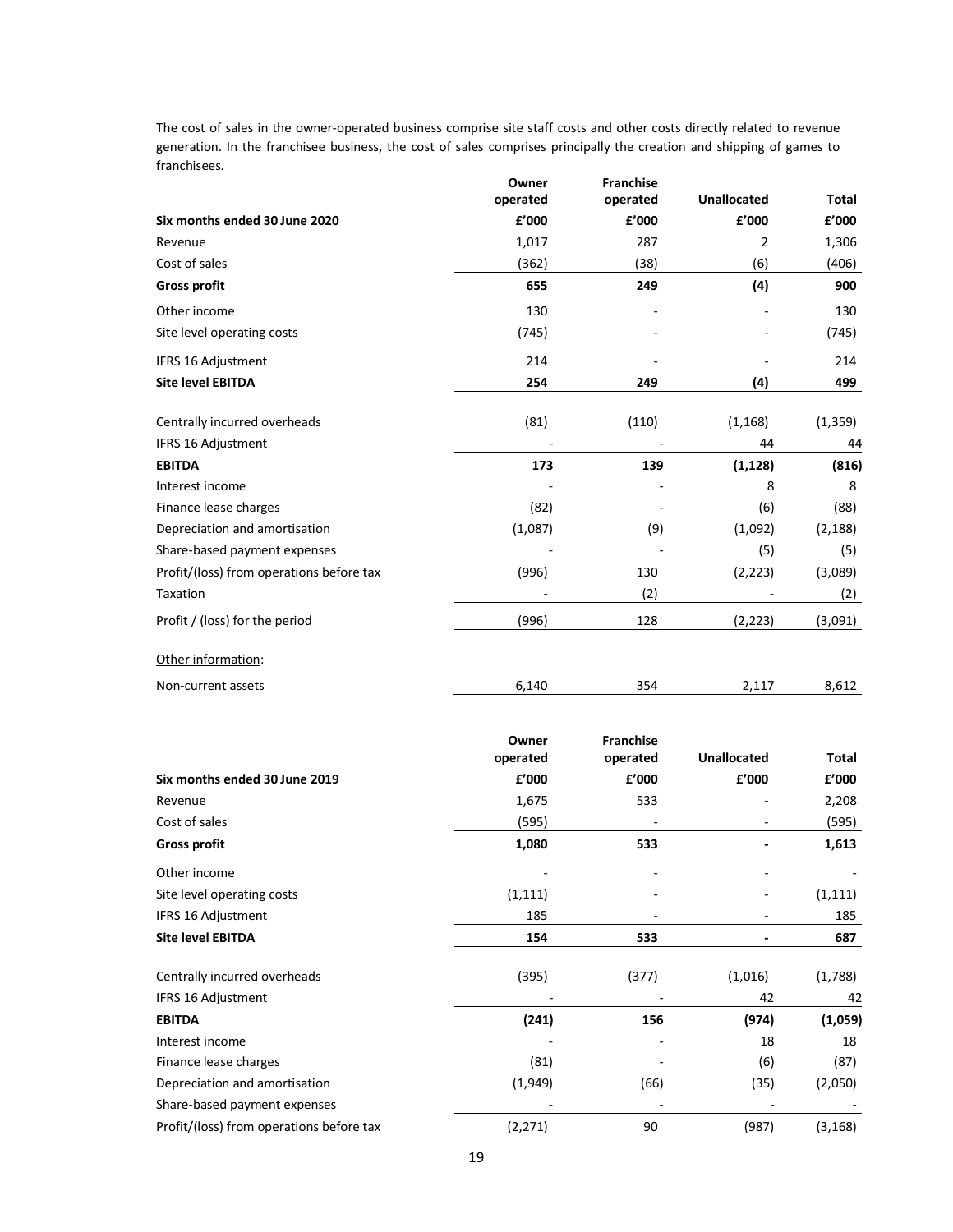| Taxation                       |         | (2) |                          | (2)      |
|--------------------------------|---------|-----|--------------------------|----------|
| Profit / (loss) for the period | (2,271) | 88  | (987)                    | (3, 170) |
| Other information:             |         |     |                          |          |
| Non-current assets             | 10,105  | 919 | $\overline{\phantom{0}}$ | 11,024   |

# **6. Loss per share**

Basic loss per share is calculated by dividing the loss attributable to equity holders by the weighted average number of ordinary shares in issue during the period. Diluted loss per share is not presented as the potential issue of ordinary shares from the exercise of warrants are anti-dilutive.

|                                     | Six months       | Six months               |
|-------------------------------------|------------------|--------------------------|
|                                     | ended            | <b>Ended</b>             |
|                                     | 30 June          | 30 June                  |
|                                     | 2020             | 2019<br><b>Unaudited</b> |
|                                     | <b>Unaudited</b> |                          |
|                                     | £                | £                        |
| Loss after tax (£000)               | (3,091)          | (3, 119)                 |
| Weighted average number of shares:  |                  |                          |
| Basic and diluted<br>$\blacksquare$ | 26,925,925       | 21,401,063               |
| Loss per share                      |                  |                          |
| Basic and diluted<br>۰              | 0.1148           | 0.1457                   |
|                                     |                  |                          |

#### **7. Taxation**

The tax charge is based on the expected effective tax rate for the year. The Group estimates it has tax losses of approximately £19.1m as at 30 June 2020 which, subject to agreement with taxation authorities, would be available to carry forward against future profits. The estimated tax value of such losses amounts to approximately £3.8m.

#### **8. Property, plant and equipment**

|                                 | Leasehold<br>property    | <b>Office</b><br>equipment | <b>Computers</b>         | <b>Furniture and</b><br>fixtures | <b>Escape games</b> | <b>Total</b> |
|---------------------------------|--------------------------|----------------------------|--------------------------|----------------------------------|---------------------|--------------|
|                                 | £'000                    | £'000                      | f'000                    | £'000                            | £'000               | £'000        |
| Cost                            |                          |                            |                          |                                  |                     |              |
| At 31 December 2019             | 2,776                    | 9                          | 75                       | 238                              | 3,071               | 6,169        |
| Additions                       | 361                      | 6                          | 24                       | 9                                | 234                 | 634          |
| Disposals                       | $\overline{\phantom{a}}$ | $\overline{\phantom{a}}$   | $\overline{\phantom{a}}$ | $\overline{\phantom{a}}$         | (40)                | (40)         |
| As at 30 June 2020              | 3,137                    | 15                         | 99                       | 247                              | 3,265               | 6,763        |
| <b>Accumulated depreciation</b> |                          |                            |                          |                                  |                     |              |
| At 31 December 2019             | (749)                    | (8)                        | (34)                     | (50)                             | (1, 393)            | (2, 234)     |
| Depreciation charge             | (271)                    | (2)                        | (29)                     | (34)                             | (585)               | (921)        |
| As at 30 June 2020              | (1,021)                  | (11)                       | (63)                     | (84)                             | (1,978)             | (3, 157)     |
| <b>Carrying amounts</b>         |                          |                            |                          |                                  |                     |              |
| At 31 December 2019             | 2,027                    | $\mathbf{1}$               | 41                       | 188                              | 1,678               | 3,935        |
| At 30 June 2020                 | 2,116                    | 4                          | 36                       | 163                              | 1,287               | 3,606        |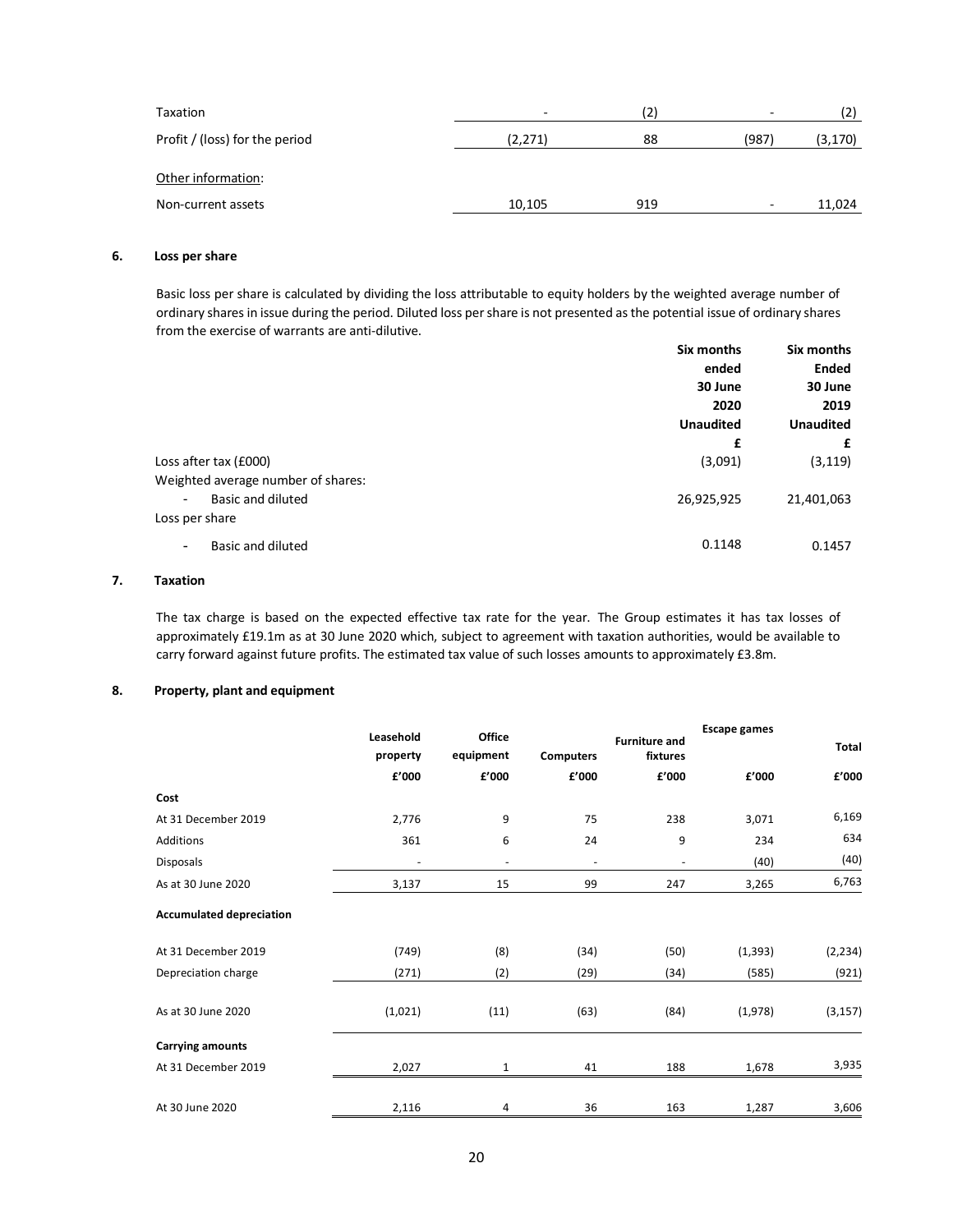# **9. Right-of-use assets**

|                                         | As at   | As at         |
|-----------------------------------------|---------|---------------|
|                                         | 30 June | <b>31 Dec</b> |
|                                         | 2020    | 2019          |
|                                         | f'000   | £'000         |
| Land and buildings – right-of-use asset | 3,127   | 3,119         |
| <b>Additions</b>                        | 363     | 8             |
| Less: Accumulated depreciation          |         |               |
| At the beginning of the period          | (658)   | (310)         |
| Depreciation charged for the period     | (190)   | (347)         |
| Net book value                          | 2,642   | 2,470         |

The additions of £363,000 in the period relate to a new lease signed. The Group leases land and buildings for its offices and escape room venues under agreements of between five to fifteen years with, in some cases, options to extend. The leases have various escalation clauses. On renewal, the terms of the leases are renegotiated.

#### **10. Intangible assets**

|                                 | <b>Trademarks and</b><br>patents | Intellectual<br>property | Internally<br>generated IP | <b>Franchise</b><br>agreements | Portal | Total    |
|---------------------------------|----------------------------------|--------------------------|----------------------------|--------------------------------|--------|----------|
|                                 | £'000                            | £'000                    | £'000                      | f'000                          | £'000  | £'000    |
| Cost                            |                                  |                          |                            |                                |        |          |
| At 31 December 2019             | 78                               | 10,195                   | 568                        | 802                            | 269    | 11,912   |
| Additions                       |                                  |                          | 170                        |                                |        | 170      |
| Disposals / adjustments         | $\overline{\phantom{a}}$         | (1)                      | (7)                        | $\overline{\phantom{a}}$       | ۰      | (8)      |
| As at 30 June 2020              | 78                               | 10,194                   | 731                        | 802                            | 269    | 12,074   |
| <b>Accumulated amortization</b> |                                  |                          |                            |                                |        |          |
| At 31 December 2019             | (29)                             | (8, 353)                 | (151)                      | (306)                          | (167)  | (9,006)  |
| Amortisation                    | (9)                              | (783)                    | (116)                      | (143)                          | (27)   | (1,078)  |
| At 30 June 2020                 | (38)                             | (9, 136)                 | (267)                      | (449)                          | (195)  | (10,085) |
| <b>Carrying amounts</b>         |                                  |                          |                            |                                |        |          |
| At 31 December 2019             | 49                               | 1,842                    | 418                        | 497                            | 101    | 2,906    |
| At 30 June 2020                 | 40                               | 1,058                    | 465                        | 353                            | 74     | 1,990    |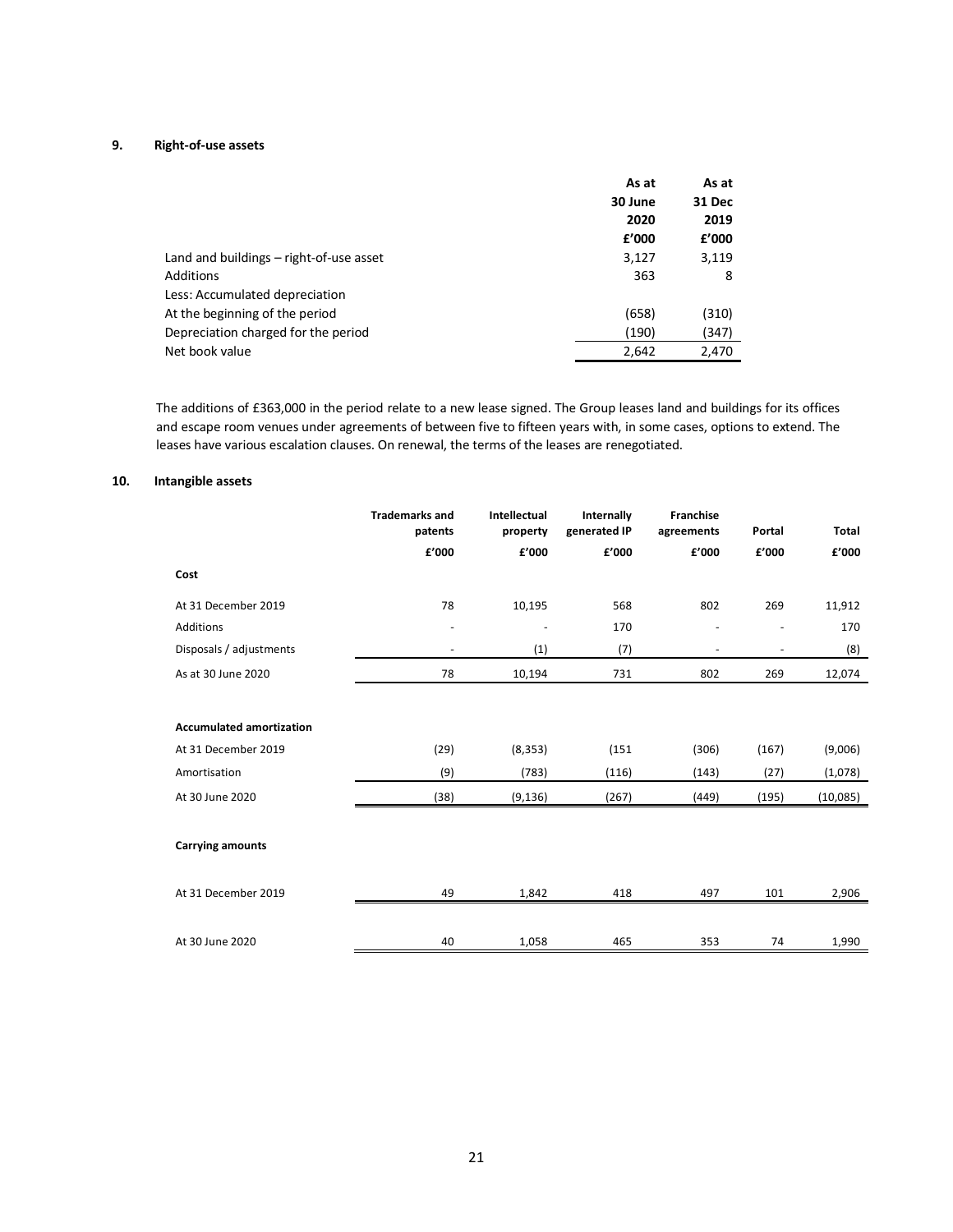#### **11. Lease liabilities**

|                                                | Six months | Six months |
|------------------------------------------------|------------|------------|
|                                                | ended      | ended      |
|                                                | 30 June    | 30 June    |
|                                                | 2020       | 2019       |
|                                                | f'000      | £'000      |
| In respect of right-of-use assets              |            |            |
| Recognised on adoption of IFRS 16 on 1 January | 2,602      | 2,878      |
| Additions during the period                    | 363        | 8          |
| Interest Incurred                              | 88         | 87         |
| Repayments during the period                   | (249)      | (235)      |
| Lease liabilities at end of period             | 2,804      | 2,738      |

|                                | As at   | As at   |
|--------------------------------|---------|---------|
|                                | 30 June | 30 June |
|                                | 2020    | 2019    |
|                                | f'000   | £'000   |
| <b>Maturity</b>                |         |         |
| Current                        | 342     | 293     |
| Non-current                    | 2,462   | 2,445   |
| <b>Total lease liabilities</b> | 2,804   | 2,738   |

#### **12. Share capital**

|                                    | Six months       | Year           |
|------------------------------------|------------------|----------------|
|                                    | ended            | ended          |
|                                    | 30 June          | 31 December    |
|                                    | 2020             | 2019           |
|                                    | <b>Unaudited</b> | <b>Audited</b> |
|                                    | f'000            | £'000          |
| As at beginning of period / year   |                  |                |
| 26,925,925 (2019: 20,259,258)      |                  |                |
| Ordinary shares of 1.25 pence each | 336              | 253            |
| Issued during the period / year    |                  |                |
| 6,666,667 Ordinary shares          |                  | 83             |
| As at end of period / year         |                  |                |
| 26,925,925 (2019: 26,925,925)      |                  |                |
| Ordinary shares of 1.25 pence each | 336              | 336            |
|                                    |                  |                |

During the six months ended 30 June 2020, there were no changes to the share capital of the company

#### **Share option and incentive plans**

On 24 January 2019, the Company issued options to subscribe for 137,931 ordinary shares of 1.25 pence each at an exercise price of 87 pence per share to an employee of the Company, under the terms of the Escape Hunt Plc Enterprise Management Incentive Scheme 2018. No options were exercised, forfeited or lapsed during the period. Accordingly, all options remained in place at 30 June 2020. The sum of £5,000 has been recognized as a share-based payment and charged to the Income Statement during the period (six months to June 2019 - £nil; year ended Dec 2019 - £12,000).

Subsequent to the year end, a new share incentive plan has been put in place and all options outstanding as at 30 June 2020 have been cancelled.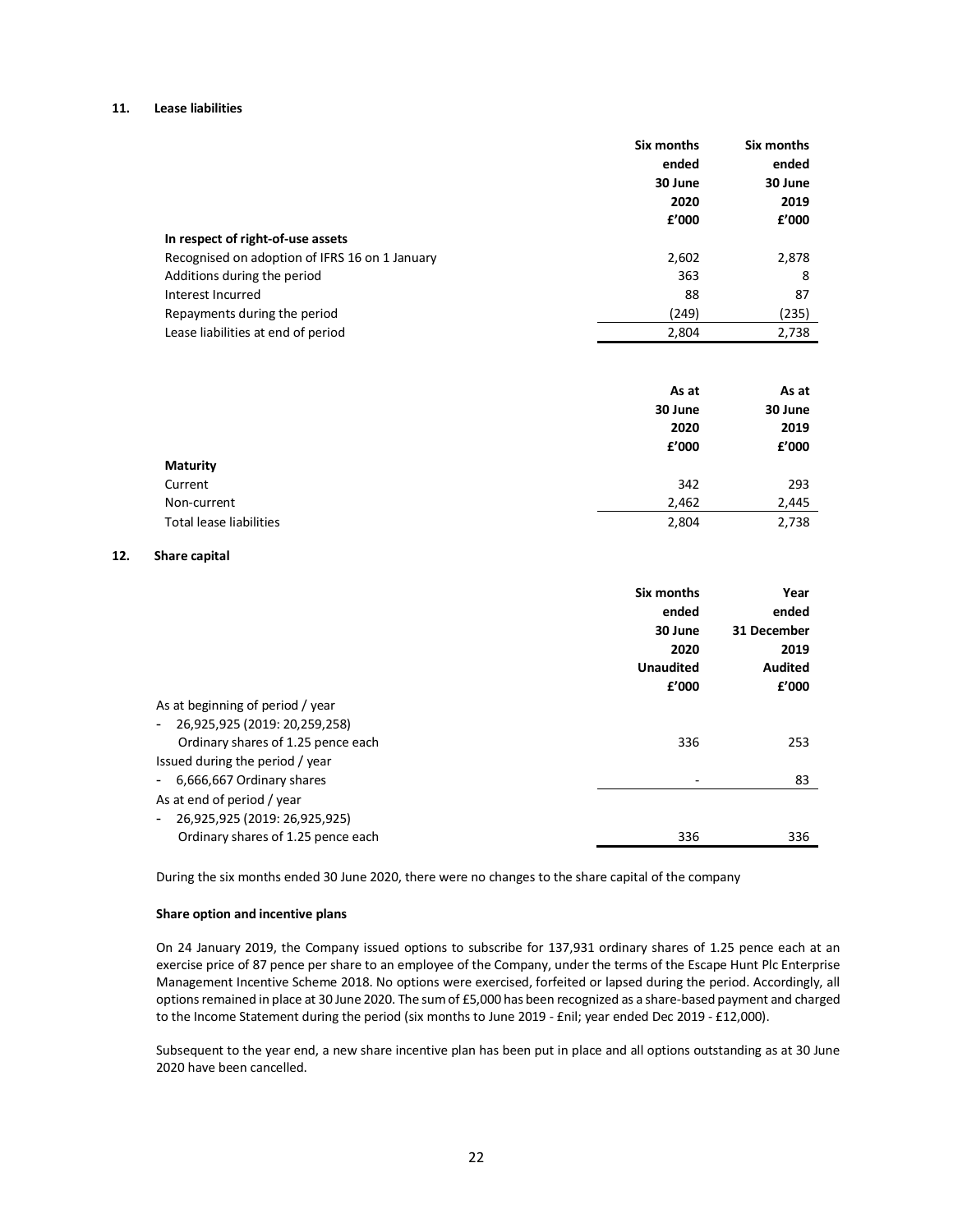#### **13. Key management personnel compensation**

|                                             | Six months       | Six months               |
|---------------------------------------------|------------------|--------------------------|
|                                             | ended            | ended                    |
|                                             | 30 June          | 30 June                  |
|                                             | 2020             | 2019<br><b>Unaudited</b> |
|                                             | <b>Unaudited</b> |                          |
|                                             | f'000            | f'000                    |
| Salaries and benefits (including directors) | 219              | 405                      |
| Share-based payments                        | 5                |                          |
| Social security costs                       | 39               | 47                       |
| Other post-employment benefits              | 10               | 11                       |
| Less amounts capitalised                    | (34)             |                          |
| Total                                       | 239              | 463                      |

#### **Related party transactions**

During the period under review, in addition to those disclosed elsewhere in these financial statements, the following significant transactions took place at terms agreed between the parties:

Invoices for services of £4,125 and other benefits of £92 were paid to a close family member of one of the directors (six months ended 30 June 2019: salary of £16,000 and other benefits £1,000) on an arm's length basis.

#### **14. Government Grants and Government Assistance**

The following Government grants were received and have been recognised during the period:

|                                         | Six months       | Six months               |
|-----------------------------------------|------------------|--------------------------|
|                                         | ended            | ended                    |
|                                         | 30 June          | 30 June                  |
|                                         | 2020             | 2019                     |
|                                         | <b>Unaudited</b> | <b>Unaudited</b>         |
|                                         | £'000            | f'000                    |
| Coronavirus Job Retention Scheme grants | 407              |                          |
| Local authority Small Business Grants   | 130              | $\overline{\phantom{0}}$ |
| Total                                   | 537              |                          |
|                                         |                  |                          |

In addition, the Company benefitted from Business Rates Relief introduced for the retail, hospitality and leisure industries. The benefit in the period was £35k (2019: £nil)

#### **15. Seasonality of the Group's business**

There are no seasonal factors which materially affect the operations of any company in the Group.

#### **16. Subsequent Events**

*Fund raise*

On 12 June 2020 the Company announced a conditional £4.0m fundraise (before expenses) through an accelerated bookbuild, share subscription and convertible loan note issue and launched an open offer to raise up to a further £0.5m from existing shareholders. The shareholder meeting to approve the fund raise was held on 1 July 2020 at which all resolutions were passed and the fund raise closed with a further £0.3m being raised through the open offer. The total cash received; net of expenses was £4.1m.

The fund raise resulted in the issue of 53,017,013 Ordinary Shares at 7.5 pence per share.

The fund raise also resulted in the issue of £340,000 convertible loan. The loan notes are convertible into ordinary shares at a price of 9.0 pence per share. If not converted, the principal and interest, which rolls up at 10 per cent per annum, is all repayable five years and one day from the date of issue.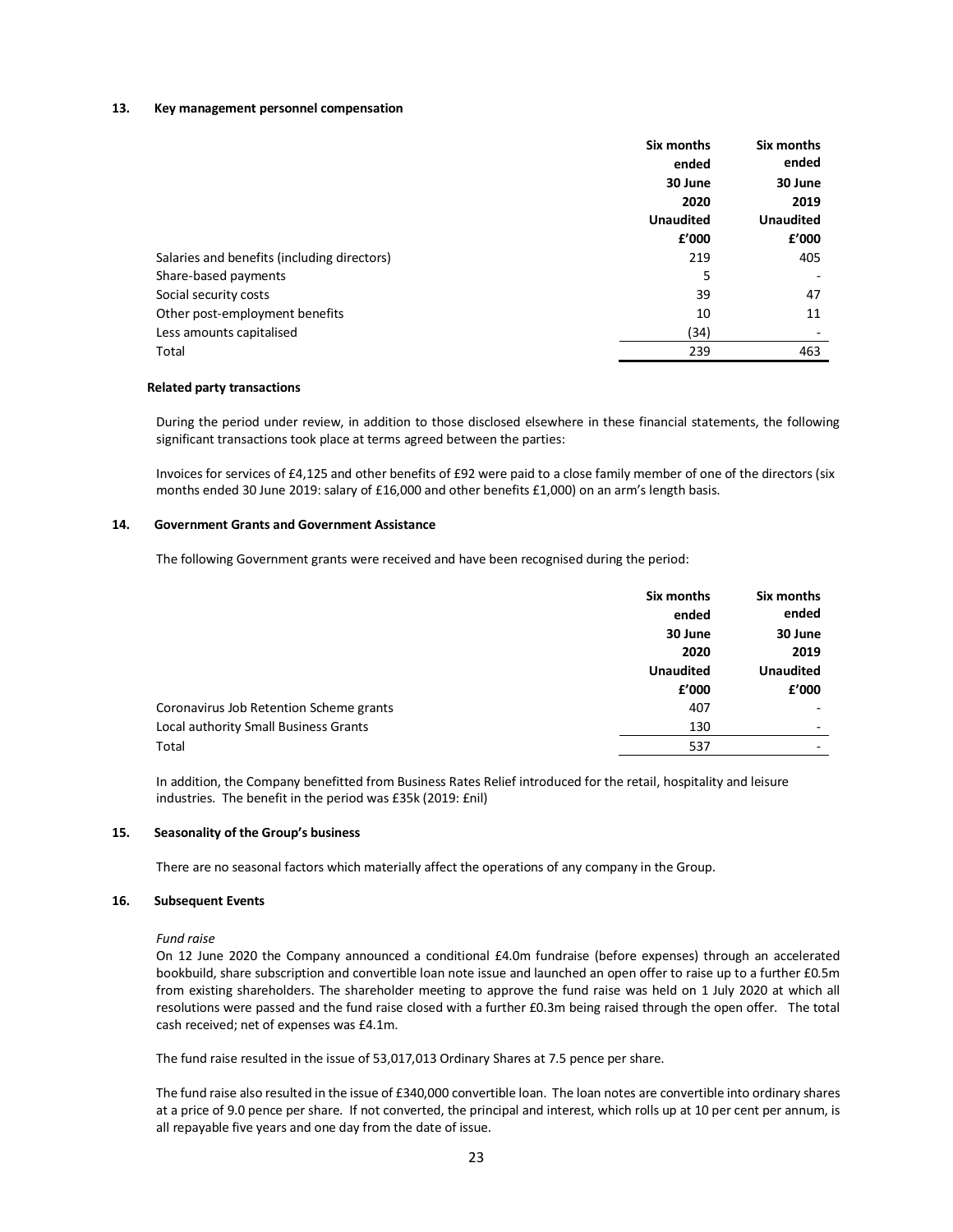#### *COVID-19*

The UK Government mandated closure of all restaurants, bars, clubs, gyms and leisure facilities, forcing closure of all the Company's UK sites on 20 March 2020. The vast majority of the Group's franchise network was also affected by similar mandatory closures in other parts of the world. The Company's UK sites and the many of the Group's franchise network remained closed as at 30 June 2020.

On 4 July 2020, the UK government lifted certain restrictions, allowing sites to re-open subject to implementing various processes and procedures aimed at minimising the risk of spreading COVID-19. Eight of the Company's sites re-opened on 11 July 2020 with a ninth opening a week later. However, the Company's site in Bournemouth which did not operate under the Escape Hunt brand and which had been loss making, has been permanently closed.

Whilst activity has been building and performance to the end of August was encouraging, the pace and degree to which activity will ultimately resume following the closures remains unknown. The forced closures may also have had an ongoing impact on the financial position and future financial performance of the Company's franchise network, potentially impacting their ability to pay outstanding and / or future franchise fees.